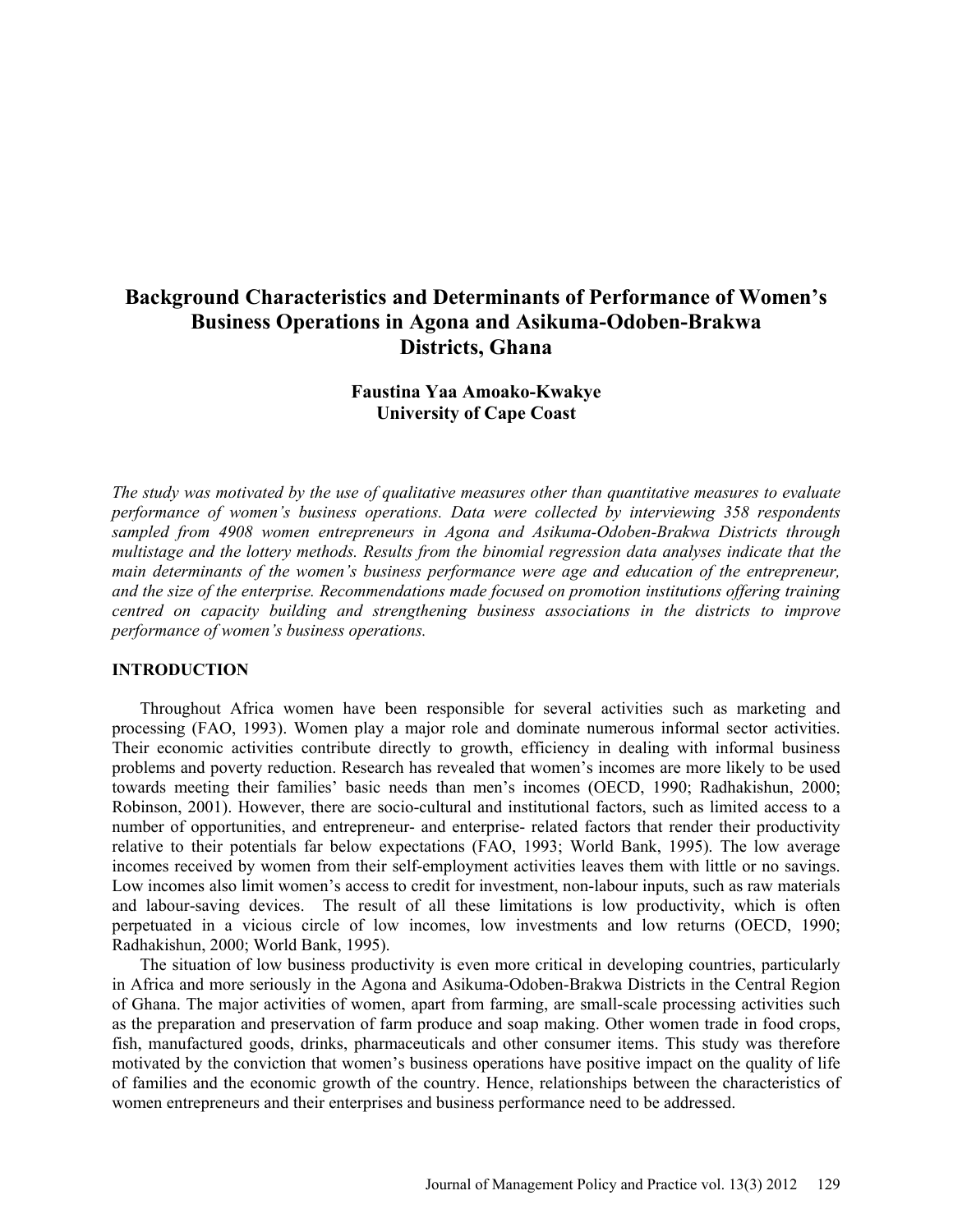Helping to improve on women's income-generating activities is a developmental issue of importance to the government of Ghana. Incorporating women into development, it is hoped, may lead to higher productivity, investment in human capital and also serve as an immense contribution to economic growth and development. The government of Ghana has, therefore, initiated studies and programmes concerning the economic empowerment of women. For example, in the Fourth Republican Constitution of 1992, provisions were made for women's development. Moreover, the main goals of the Ghana Poverty Reduction Strategy I and II (GPRS I & II, 2003 and 2006) include plans to ensure sustainable and equitable growth, accelerated poverty reduction and the protection of the vulnerable through a number of initiatives established to tackle insecurity and vulnerability in the informal sector where the youth and women predominate. In view of these policies to assist the informal sector, a study of women who play the major role in the sector becomes even more relevant.

The focus on women is due to the fact that women tend to have certain peculiar enterprise-related problems that should be isolated and examined. Improvement in women's business performance does not lend itself to interventions that focus on single factors such as skills training or access to credit. A more holistic analysis of the business and its environment is needed to identify both the external and internal factors affecting women's business performance. The first step towards enabling women micro or smallscale entrepreneurs to improve upon their business performance is to understand how women's background characteristics affect the performance of their business operations. The study was therefore set out to come out with methods that can be used to evaluate women's business operations that do not require the use of very rigid quantitative measures. The other aim is to explore strategies that can assist in improving the performance of women's businesses for them to be able to contribute to the growth and development of their families, the two districts and the country in general.

#### **STATEMENT OF THE PROBLEM**

The problem of entrepreneurship development in Ghana has gender dimensions to it. The two districts under study are rural districts where women generally have low levels of education, high production and reproductive roles, their enterprises are predominantly of small sizes and are found mostly in the informal sector. In the midst of the difficulties and constraints facing women in their businesses, one wonders what makes the enterprises of women in the Agona and Asikuma-Odoben-Brakwa Districts survive, and in some cases, prosper, given women's background characteristics. Questions concerning how the background characteristics of both the women entrepreneurs and their enterprises affect their business operations in the Agona and Asikuma-Odoben-Brakwa Districts keep reoccurring.

The criteria that are often used to evaluate the performance of small firms often focus on quantitative indicators, such as growth in sales, employees and profits. The importance of the part played by businesses in improving women's contribution towards quality of life and women's social positions is often neglected. But the reality is that the majority of the women entrepreneurs in the study area do not usually keep records of their business operations. Dignard and Havet (1994) and Grasmuck and Espinal (2000) have observed that most of the studies on micro- and small-scale enterprises often do not evaluate women's business performance based on the part the businesses play in improving the family's quality of life, the woman's social standing and her self-esteem. There is obviously a gap in the evaluation of the performance of women's economic activities in the informal sector. According to Afrane (2002), the impacts of these qualitative indicators are often overlooked or downplayed in conventional impact assessment or evaluation studies, although they measure social variables that are critical human development indices because they represent real improvement in the quality of life of the poor.

In view of the issues raised and the business situation of the women entrepreneurs in the Agona and Asikuma-Odoben-Brakwa Districts, certain questions readily become obvious. These include questions such as:

- i) What are the characteristics of the women entrepreneurs in the two districts?
- ii) What are the enterprise-related characteristics of women's enterprises in the two districts?
- iii) What are the determinants of the performance of the women's business operations?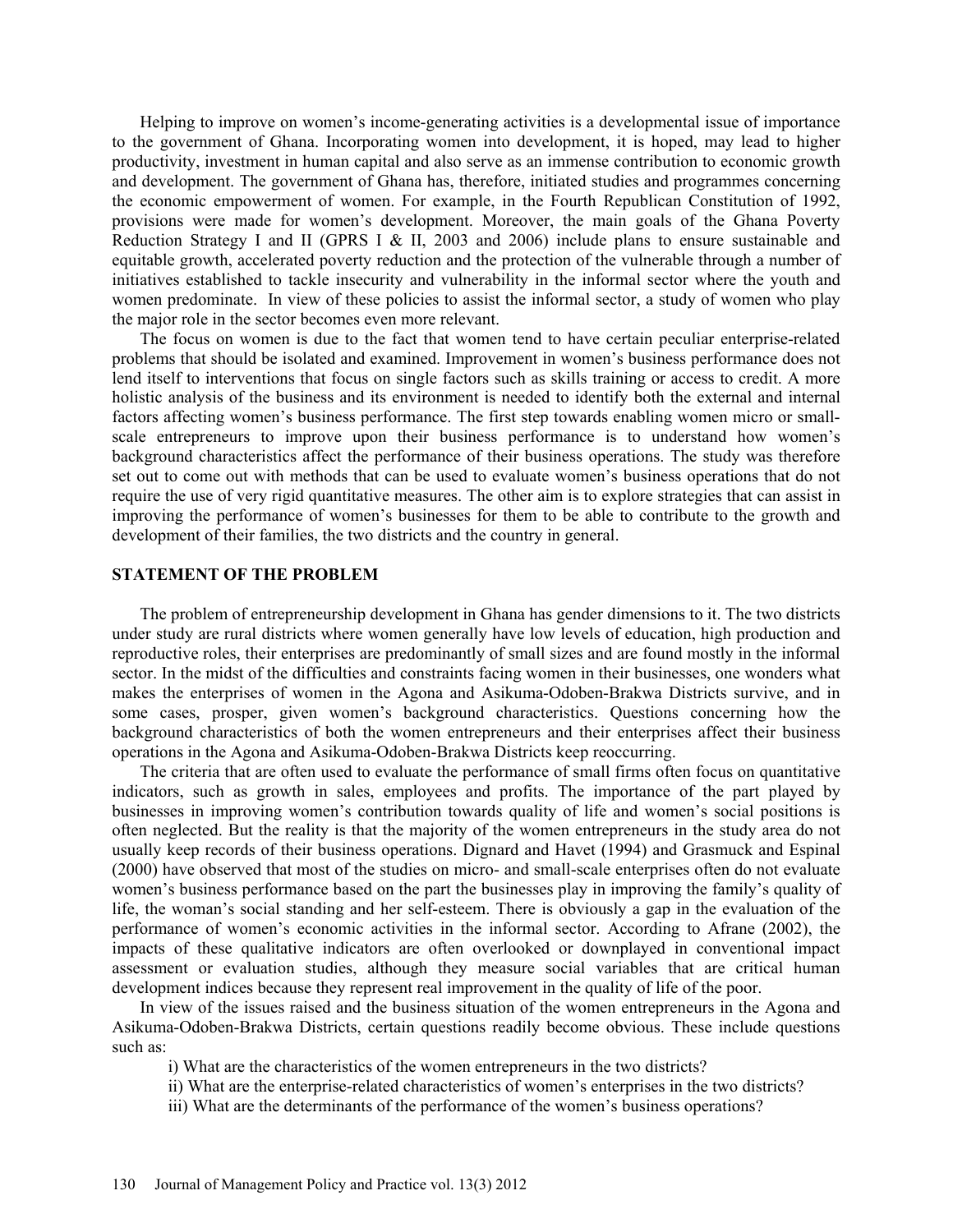#### **OBJECTIVES OF THE STUDY**

The main objective of the study is to examine the relationships between the background characteristics and the performance of women's business operations in the Agona and Asikuma-Odoben-Brakwa Districts. The specific objectives were to:

- i) study characteristics of women entrepreneurs, such as age, educational level, marital status, and the number of years of experience in business of women entrepreneurs in the Agona and Asikuma-Odoben-Brakwa districts;
- ii) examine background characteristics of women's enterprises, such as years of establishment of the business, location, size and type of enterprise operated by the women in the two districts;
	- iii) identify the determinants of the performance of women's business operations; and
	- iv) make recommendations to enhance women's business performance.

## **LITERATURE REVIEW**

The literature review is based on texts and empirical studies that have been conducted on background characteristics of the entrepreneur, the enterprise, female entrepreneurship and the performance of women's business operations. The main aim is to find out what has been written and done on the issues being discussed.

## **Influence of Background Characteristics of the Entrepreneur and the Enterprise on Female Entrepreneurship**

The entrepreneur- and enterprise- related characteristics, have several implications crucial to the study of women entrepreneurship. The entrepreneur-related characteristics include age, educational level and years of work experience, marital status and membership in associations. The enterprise-related characteristics are based on age, location, size and type of the women's enterprises. These characteristics influence types, content and size of networks that women can enter and eventually affect the women's business operation and performance (Aldrich & Zimmer, 1986; Ali, 1995; Granovetter, 1992). Donckels and Lambrecht (1997) and Gray (1995) found out that both the entrepreneur- and enterprise-related characteristics had strong positive impacts on small business activities. First, the entrepreneur-related characteristics influence the network types as well as the contents of the networks.

#### *Age of Women Entrepreneurs*

Networks expand or contract at different phases of the life cycle of the women themselves. It was revealed in Clark's research in 1994 in Kumasi that age had very little impact on trading relations among Kumasi women market traders. In a study by (Kimuyu, 2001), he found older entrepreneurs to be more successful than the younger ones.

#### *Education and Work Experience*

There is enough evidence to show that both educational background and occupational experience of women entrepreneurs affect the survival and growth of their enterprises, especially their revenues. A report by OECD (1990) on a general research on entrepreneurship in the USA revealed that there is a strong relationship between a higher level of education and growth of a new venture. van der Sluis, van Praag and Vijverberg (2004) found the effects of education on business performance to be positive and significant.

Further examination of women's educational background and occupational experiences reveals another reason for concern about the potential of growth of women's businesses. Brush and Hisrich (1991) found out that the occupational experience was significant in the performance women's businesses. This finding was collaborated by Box, White and Barr (1993).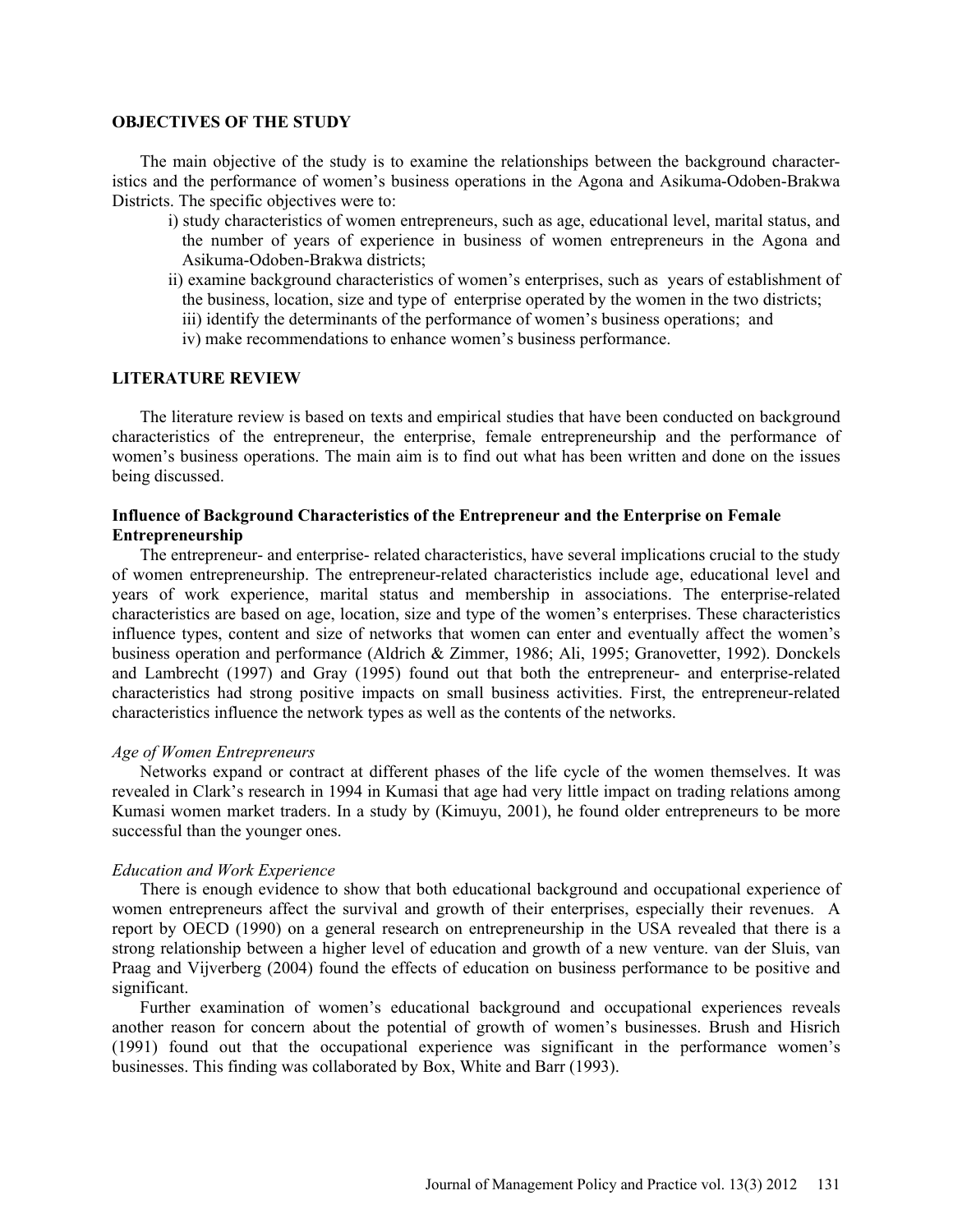#### *Marital Status, Children and Social Life*

Marital Status, children and social life have both positive and negative influences on both networks and performance of women's business operations. A careful examination of social science literature on gender differences in economics and social life situations clearly demonstrate that a married woman's class position is primarily dependent on that of the husband. For example, Aldrich (1989) observes that a husband's position and class are important determinants for a woman's access to resources and training. Some elite clubs do not accept ladies and they can get into such clubs only through their husbands. Under some circumstances, Aldrich (1989) claims that married women entrepreneurs may make valuable contacts through their husbands. Apart from marriage being a way of gaining access to resources, MacGaffey (1986) noted that in Ghana and Benin women consciously manipulate their connections with wealthy and influential men in order to get a start in business.

Some hindrances to women's entrepreneurial activities can be attributed to marriage. Some examples are given by authors such as Kombe (1994) who claims that in many African societies, married women become subordinate to their husbands and lose their identity. The fact is that it is the men who take decisions on land, labour and capital, making women lose any control over joint labour and income in the business. There were also cases of mistrust by husbands who accused wives of unfaithfulness with their business partners. Hartig (1997) confirmed this finding in her study in the Third World countries (Africa, Asia and Latin America).

Marital status affects networks in the sense that married women often lack full access to such opportunities. This is partly because it is at this time that women are busily engaged in their production and reproduction roles at home cooking and looking after children. Child bearing and rearing often interrupt female careers. Fischer's work in 1982 revealed that children were found to restrict the social involvement of their parents, especially of their mothers. Women with children at home had fewer friends and associates, engaged in fewer social activities, had less reliable social support, and had more localised networks than women without children.

Together with other barriers, women start businesses with fewer years of work experience than men. Campbell (1988) found out that changing locations because one's spouse had moved to a different job depressed the reach and diversity of women's networks. In the same study, it was also seen that family responsibilities affected women's networking, leaving women with less time for networking.

Moore (1990) examined the structural determinants of men and women's networks However, the married women, particularly those with children, had significantly fewer people in their networks. Hubert (1989) examined the effects of spousal support on business performance and came out with the results that spousal support correlated positively with performance of the business. Carter and Cannon (1992) found out that, in England, the family constituted a vital influence on attitudes to business ownership, the development of business and views of female entrepreneurs on women's businesses. They concluded that for many women, the conflict they experienced as business owners emerged from their conflicting roles as wives, mothers and businesswomen. Many women experienced family doubts and disapproval, and problems of conflicting roles were unresolved (Carter & Cannon, 1992). According to Allen and Truman (1993), women usually rely upon the family support to get time for the business but that family support can turn into a disadvantage for the woman entrepreneur. The extended family and the strong tradition of cooperation and reciprocity place an enormous burden on anyone who has got money by making it obligatory on him/her to help a relative or needy co-ethnic member. Women, thus, have more difficulties in saving or reinvesting their business profits because of the constant demand on their income by family members.

According to Haynes and Haynes (1999), women get the initial capital in the form of loans from their husbands and other family members. Studies by Asenso-Okyere (1997) in Ghana and Kollmann and Piltz (1997) in South Africa, it has been established that some women take on the responsibility of feeding, clothing and paying school fees and also contribute money to social events, such as funerals, marriages, as well as providing accommodation for other family members. Their responsibilities often cover their own children, parents and cousins, who come to seek help, thus making re-investment of profits difficult.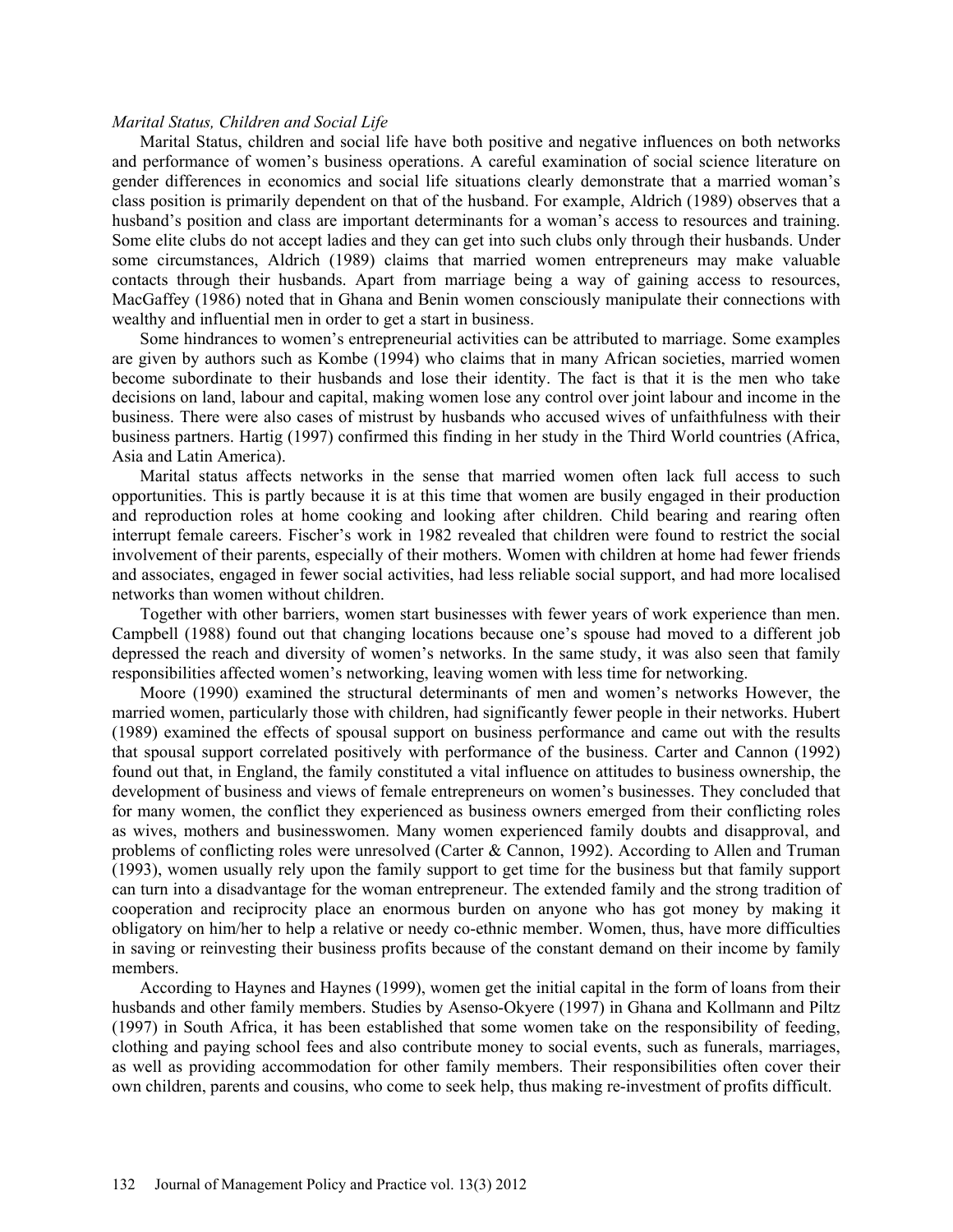#### *Membership in Business Associations*

Associations are known to have a crucial role to play in assisting to link entrepreneurs with the needed resources. Associations strengthen the ability to deliver services such as training, information and credit facilities to the members. In addition, associations offer convenient platform for discussing and redressing issues and increase the voice of otherwise scattered individual entrepreneurs concerning policy issues relating to their enterprises. Davidsson (1991), in his study of 432 small manufacturing firms in Sweden, found out that favourable geographical location and membership in industrial groups contribute positively to the success of small firms.

#### *Location Variables*

The analysis of women's small businesses in rural Pennsylvania, outlined in the 1997 Economic census data showed that in terms of average dollar sales and profits, the rural businesses fared poorly compared to the metropolitan ones. Kimuyu (2001) also found out that urban enterprises perform better than those in the rural set-up, just as Davidsson (1991) found out in Sweden. The point being made here is that an urban location may aid business performance.

#### *Size of Women's Businesses*

According to Brush, (1990) and ILO/JASPA, (1993), the sizes of women's enterprises worldwide remain small in terms of employees, start-up capital as well as the business premises, and often fail to turn into formal enterprises. The multiple roles of women in the family, society and business are potential and actual sources of conflict in the growth of women's businesses.

#### *Type of Enterprise*

Most females are concentrated in a limited number of female occupations (Aldrich, 1989) the number of women's enterprises has grown to a considerable extent worldwide. However, many of the businesses are also known to be home-based, offering their owners a way to balance the dual responsibility of career and family. The enterprises are mostly owner-operated and employ one worker on the average. The available data indicate that women are found in smaller enterprises and, as size increases, the women's participation decreases. The low educational level and lack of previous employment experience are considered to be contributory factors to the small sizes of women's enterprises (Brush, 1990).

#### **Performance of Women's Business Operations**

Performance is operationalized differently in different studies, making cross-comparisons difficult. From an examination of the approaches to the study of influences on business performance, it is evident that there are certainly some gaps in the model of Lerner, Brush and Hisrich (2002), in that the size of the enterprise is not included in their groupings. However, de Melo et al (1995) observe that business size has a lot of impact on business performance. Further examination of these influences on performance of enterprises indicates that the specific variables, influencing business performance, can be grouped into entrepreneur-related and enterprise-related and network variables.

From the review of the literature, it is clear that "performance" has been operationalized differently in different studies. The professionals and economists often conceive performance as the situation where the enterprise is making a lot of profits. As Chambers (1999) observes, much empirical evidence on performance of women's enterprises is strikingly contrary. To Chambers (1999), economists discount future benefits. Carter and Cannon (1992) and Grasmuck and Espinal (2000) also criticize this economic view of business performance used for evaluating women's business performance. They argue that when the quantitative criteria are used to evaluate women's businesses, their performances appear particularly negative. For an explanation, these authors contend that women's businesses tend to create fewer jobs, generate lower levels of income, rely more on unpaid familial labour, are concentrated in a narrow range of traditional female activities, transform less often into formal enterprises, and disappear at a faster rate. It is, therefore, not appropriate to use what Grasmuck and Espinal (2000) term "the narrow economic lens," typically applied to male business performance to measure the growth or success of women's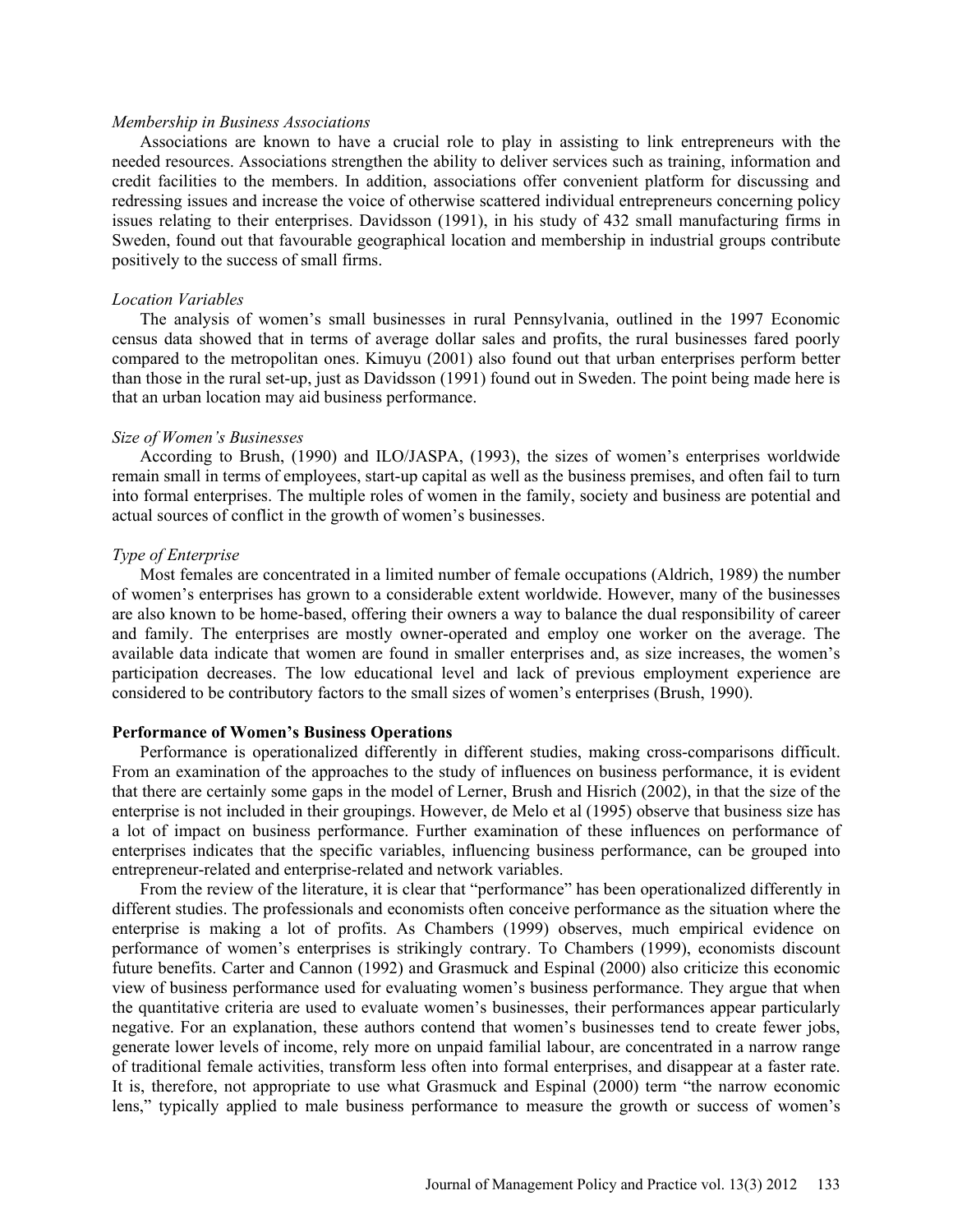enterprises. It is clear then that women's businesses could, and must, be evaluated in terms of their social contributions, particularly to children and other family members besides the rigid quantitative economic factors.

Chambers (1999) adds that commercial businesses seek early returns on capital investment. On the contrary, local people value things that go beyond mere income. He gave an example of a study by World Vision in 1993 in Zambia where the local people ranked the only person who was receiving salary in a village the poorest. The criteria the villagers used were the fact that the man was not married and had no children. This is not to say that income is not important. Rather, it is to buttress the fact that local people's realities matter much besides income. They value factors such as independence, being able to fulfill social obligations and being rich in people equally important, if not more. Consequently, performance is conceptualized, in this study, as a set of qualitative variables.

Another reason why it was considered appropriate to use qualitative indicators to measure performance of women's entrepreneurs is that, unlike their husbands, fathers and sons who reinvest much of their earnings in their own economic futures, women's earnings are used to take care of the family. This action of women, the low educational level and the subsequent inability to keep business records actually limits women's business growth.

#### **METHODOLOGY**

The descriptive, cross-sectional survey design was used for the study. The cross-sectional survey design is a fact-finding design suitable for obtaining descriptive data. The survey design is a useful scientific tool to employ in studies such as this study, which is exploratory and relationships between variables are being determined. Cohen and Manion (1999) indicate that the descriptive design provides a meaningful picture of events, and in-depth, follow-up questions can be asked and items that are not clear can be explained using the descriptive design.

In this study, data were gathered with the intention of describing the characteristics of women entrepreneurs and their enterprises and determining the relationships between those characteristics and the performance of the businesses. Judging from the size of the Agona and Asikuma-Odoben-Brakwa districts and the diverse nature and sizes of the women's enterprises, the cross-sectional survey design seemed more cost-effective, faster and easier to use.

#### **Population and Sample**

The study was conducted in Agona and Asikuma-Odoben-Brakwa Districts of Ghana, using the descriptive, cross-sectional survey design. The total population of Agona District is 158, 955. Swedru, the largest town in the two districts, has a population of 45,614, comprising 21,536 males and 24,078 females. Asikuma-Odoben-Brakwa District, on the other hand, has a total population of 89,395 with about 65 percent living in its rural areas (GOG, 2002).

The target population from which the sample was selected was made up of women entrepreneurs engaged in micro and small-scale enterprises as their main occupations and sources of income, excluding hawkers. The District Assemblies, the Internal Revenue Service (IRS), the Rural Banks, chiefs and association leaders were consulted for assistance in getting a census (enumeration) of women entrepreneurs. Other names were obtained through snowballing and an accessible population of 4908 women entrepreneurs was obtained from the 19 area zones. From the table developed by Krejcie and Morgan (1970) for estimating sample size, the target population of 4,908 required a sample size of 357.

The multi-stage sampling method was used to get the total sample of the women entrepreneurs by clustering the 19 zonal areas and then stratifying the identifiable women entrepreneurs in each economic activity. Proportions of the population in each district were computed to get a fair representation, resulting in a whole number of 358. The Agona District had 231 (64.5%) respondents in the sample, made up of 62 (17.3%) in Swedru and 169 (47.1%) in the rest of Agona, District, while Asikuma-Odoben-Brakwa District had 127 (35.6%) respondents in the sample. Simple random sampling (lottery method) was used to select the 358 respondents from the various zonal areas and economic activities.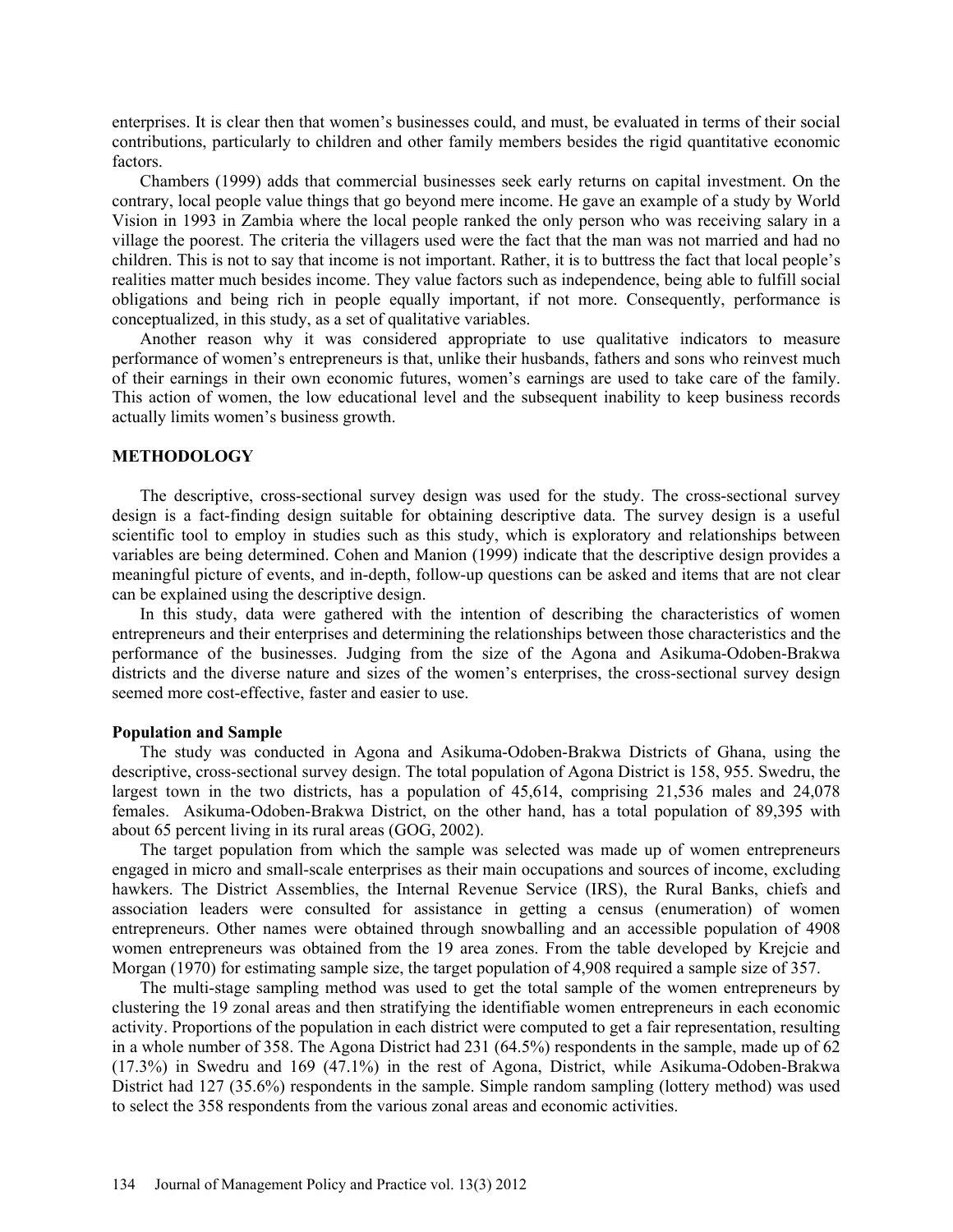#### **Data Collection Techniques**

Face to face interviews and observations were used to collect data from the women. The interview schedule used for the women entrepreneurs consisted of a combination of closed-ended and open-ended questions. The closed-ended items mainly sought for the socio-economic profiles of the entrepreneurs and the enterprise characteristics. The open-ended items formed the bulk of the interview schedule and included checklists and dichotomous responses followed by further explanations and they helped to elicit information on the women and their businesses as well as their opinions.

Six field assistants were trained and monitored regularly. The instruments were pre-tested twice so as to improve and ensure clarity. There was a high level of supervision by the researcher so as to reduce bias, ensure honesty, politeness, objectivity, observance of ethics in interviewer–respondent relations and confidentiality of the data obtained. The respondents' anonymity was equally assured by making sure that no responses were attributed to any respondent's name.

The interviews for the primary data was one-on-one and were collected from the respondents in their homes and work places after the researcher and field assistants had established sufficient rapport with the interviewees. The interview schedules guided the trend of the interviews. As much as possible similar style of questioning, prompts and probes were used by interviewers with a view to achieving a high degree of uniformity in the data collection. Observations also helped the researcher and assistants to identify and ask questions that were overlooked in the structured interviews for clarification.

#### **Data Processing and Analysis**

The data from the survey were coded and processed using the Statistical Package for the Social Sciences (SPSS) software version 17. The data were edited to make way for the analysis but it did not present problems because data collection was done to ensure that. The information was based on the conceptual framework and the objectives. An analytical approach that comprises both qualitative and quantitative methods has been used. For easier understanding and visual impression, the numerical data have been grouped and presented using frequency distribution tables. Numbers (dummy variables), were assigned to several of the qualitative data to make way for quantitative analysis. The Chi-square technique was used to test whether significant differences existed between certain variables of interest.

The determinants of business performance were identified using regression analysis (binomial logit) of the three main indicators based on qualitative items related to business performance. These are the economic, life-enhancing facilities, and social domains. Each of these three main indicators in turn had other qualitative indicators. The analysis of performance dealt with qualitative dimensions of the economic activities of the women adapted from the main divisions given by Afrane (2002). The qualitative indicators for measuring the women entrepreneurs' business success were as follows:

1) For the economic or business domain, indicators used were:

- Quality of business premises;
- Customers acquired;
- Diversification of business; and
- Household or personal assets acquired.

2) For the life-enhancing facilities domain, the indicators used were:

- Housing conditions;
- Health conditions;
- Feeding the family;
- Clothing the family; and
- Children's education.

3) For the social domain, the indicators used were:

- Independence;
- Contributions to extended family welfare;
	- Relationships with children;
	- Relationships with friends; and
	- Time Pressure/ Management.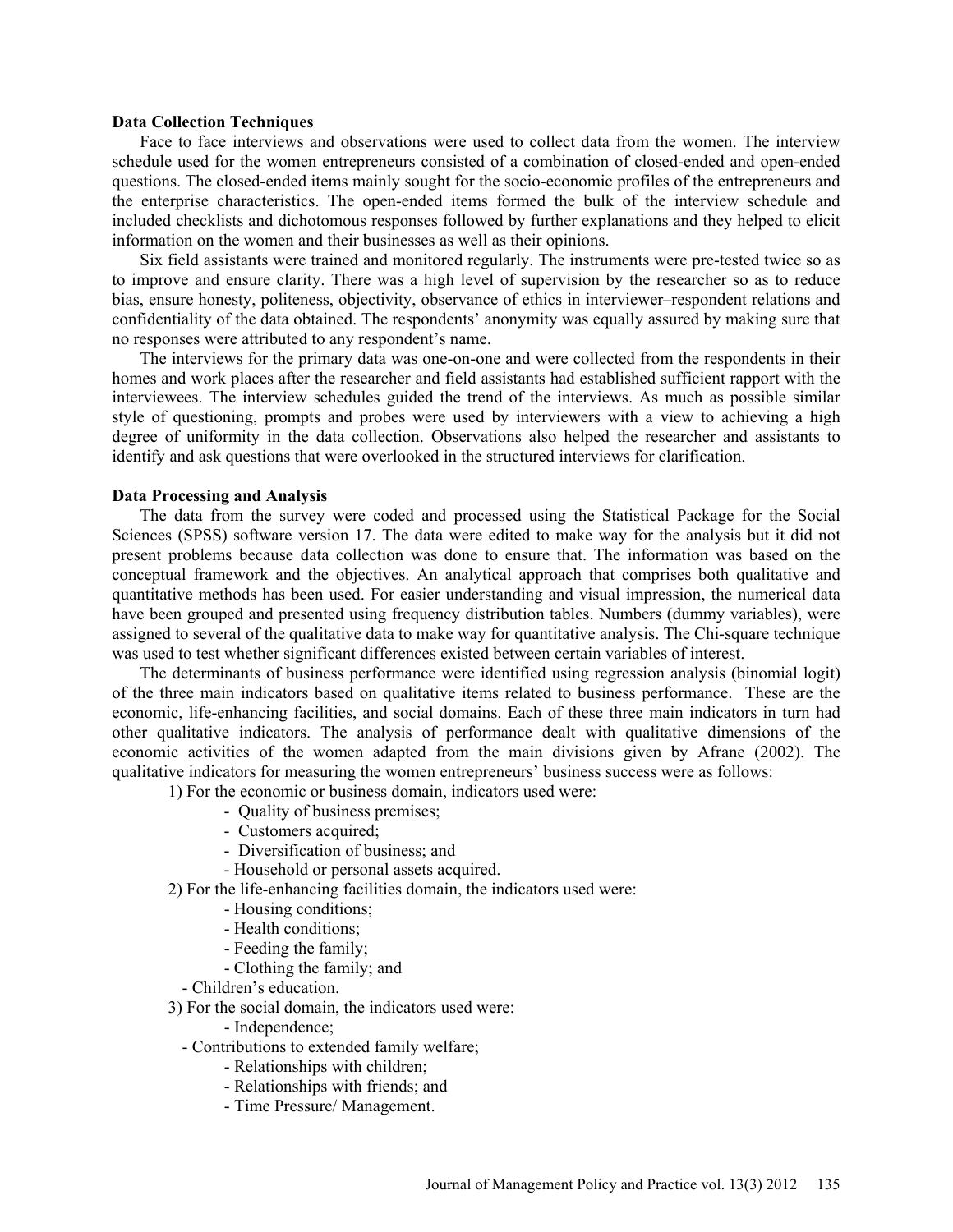According to Afrane (2002), the impacts of these qualitative indicators are often overlooked or downplayed in conventional impact assessment or evaluation studies, although they measure social variables that are critical human development indices because they represent real improvement in the quality of life of the poor. However, qualitative indicators are often value-laden and are consequently difficult to capture in researches.

In order to guide the entrepreneurs in their responses, a number of variables were used as guides in all the domains. The indicators are listed below.

- 1. The indicators on the economic domain were considered on several variables which were as follows:
	- a. Quality of business premises.
		- i. A well secured store/container for business operation, store with concrete, terrazzo, tiled or carpeted/linoleum floor;
		- ii. A tiled, plastered and painted wall or a container; and
		- iii. Asbestos, aluminium or tiled roofing.
	- b. Customers acquired. Was measured according to whether the entrepreneur thought patronage had rendered her far busier than she used to.
	- c. Diversification of business. The entrepreneurs were required to consider the changes they had had in terms of goods and services they operated from the start-up stage to the time of the study.
	- d. Household or personal assets acquired. This was measured by the quality ofpersonal assets the entrepreneurs had secured/bought since they entered into business.
- 2. The life-enhancing facilities domain.
	- a. Housing conditions. The indicators considered here included access to electricity, the nature of the floor, walls and roofing.
		- i. For the floor, the indicators were a finished floor with concrete, carpet or terrazzo;
		- ii. The indicators expected for the walls were plastered and painted walls;
		- iii. The roofing was expected to be either aluminium, asbestos or tiled roofing.
	- b. Health conditions.
		- i. Number of times family visited a health facility;
		- ii. Number of days absent from work;
		- iii. Proportion of household expenditure spent on food; and
		- iv. Observation of physical appearance of family members.
	- c. Feeding the family.
		- i. Ability to eat, at least, two meals a day;
		- ii. Inclusion of protein foods in the diet; and
		- iii. Consumption of fruits and vegetables.
	- d. Clothing of the family.
		- i. Wearing of clean clothes with no tatters; and
		- ii. Use of footwear.
	- e. Children's education.
		- i. Children of pre-school and school-going ages in school; and
		- ii. Levels of education attained by children and other dependants;
- 3. Social domain.
	- a. Independence
		- i. Ability to take decisions on how and who to spend their money, time and other resources on without permission from anybody; and
		- ii. Ability to attend funerals, church, meetings and other functions, and visit friends alone without permission from spouse;
	- b. Contribution to family welfare
		- i. Ability to take care of family members, particularly the aged;
		- ii. Ability to contribute to the care of sick members in the family; and
		- iii. Ability to contribute to the funeral cost of family members.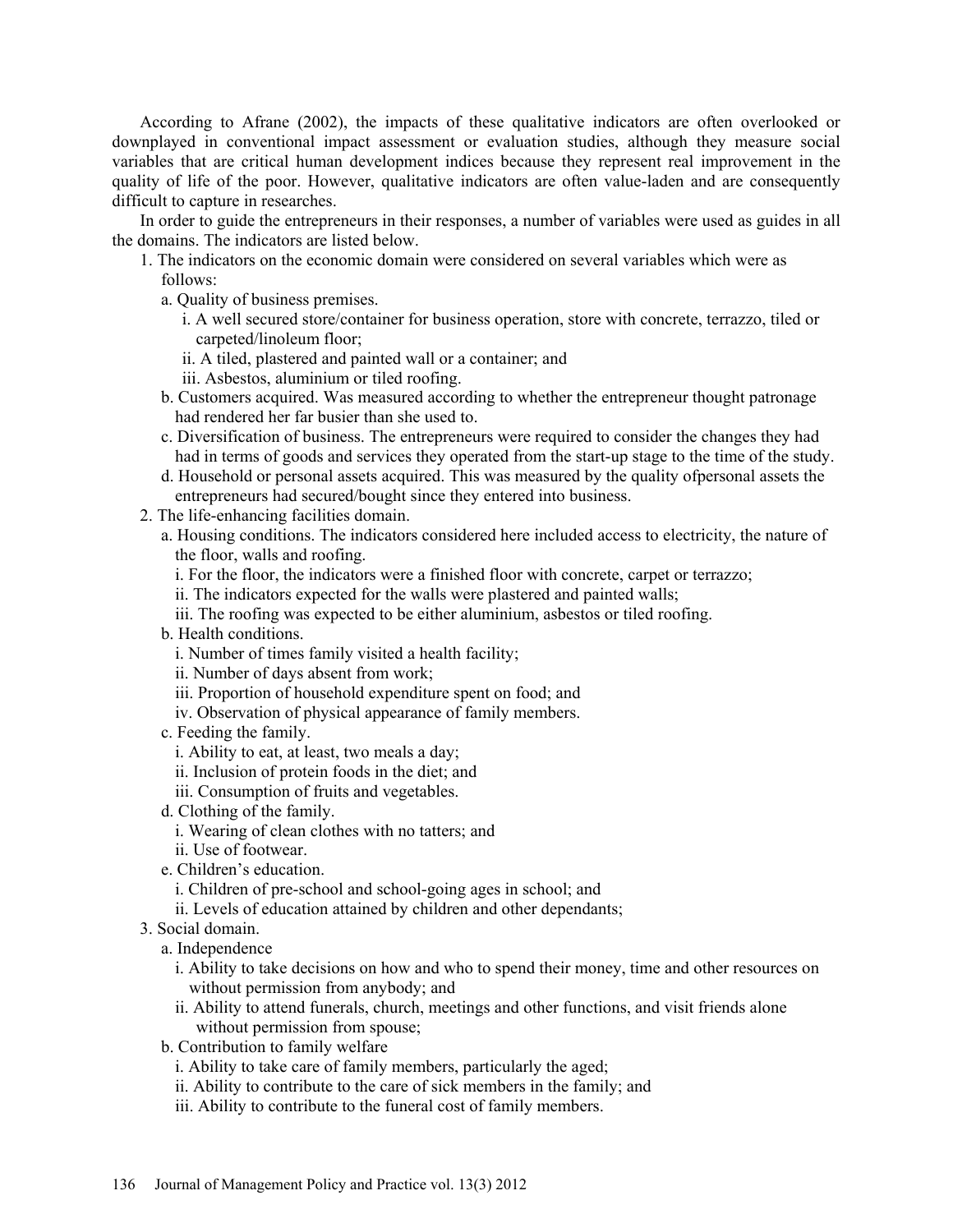#### c. Relationship with children

- i. Ability to spend quality time with children and to listen to their stories;
- ii. Having cordial relationships as well as being supportive of children; and
- iii. Having mutual respect for children's views and other actions.
- d. Relationship with friends
- i. Ability to visit and or go out with friends.
- e. Time pressure/ management
	- i. Ability to combine household chores, care of the children, the sick and the aged, and at the same time operate the business.

Although there is evidence of a strong correlation between the socio-economic conditions of households and the vulnerability of its members, especially children to common diseases as stated in the Ghana Demographic and Health Survey (GSS, 2003), the focus of the study was not to test the relationships. The respondents were asked to indicate whether their conditions with respect to each of the defined indicators had been successful (high performance) or they had been unsuccessful (low performance) since they started their economic activities till the time of the study. The indicators had other sub variables and were clearly explained to the respondents before they could respond to the questions as to whether they had been successful or unsuccessful.

The individual scores on all the items were added up for each respondent in the various domains: economic (business), life-enhancing, and social domains. Averages were computed for each domain and comparisons were made on the differential effects on factors such as the entrepreneur's age, marital status, educational level, and years of experience in business operation, and membership in business association, and age, type, location and size of the enterprise.

The thresholds for each of the outcomes of success, namely; high performance and low performance were then defined, using the midpoints. This was because there were two levels of performance, low performance was represented by 1 and high performance was 2. The economic domain had four indicators so the maximum score for any individual was 8 and the lowest score was 4. That meant that all scores below 6 were low and were represented by 1. Scores from 6 and above were high and were represented by 2. The access to life-enhancing domain and the social domain had five indicators each and so each had a minimum of 5 and a maximum of 15 scores. Here all scores below 7.5 were represented by 1 and those from 7.5 and above were 2. The totals were found for each entrepreneur and for all the indicators in the three domains. The percentage for each respondent (case) was computed by dividing the total scores of the various responses by the total possible scores and multiplying the answer by 100. Descriptive comparisons were made and the hypotheses were tested to determine the factors that were responsible for the performance of the women in their business operations. These 14 indicators represented the dependent variables. The letter Y was used to indicate the sum of those 14 dependent variables for each entrepreneur (case) and was also used for the regression analysis.

The independent variables were also assigned values of 1 to 10. Dummy variables were used for the qualitative data. These were represented as follows:

- $X_1$  denotes membership in an association;
- $X_2$  denotes size of networks (support base);
- $X_3$  denotes age of the entrepreneur;
- $X_4$  denotes the educational level of the entrepreneur;
- $X<sub>5</sub>$  denotes the marital status;

 $X<sub>6</sub>$  denotes the number of years of experience of the entrepreneur in operating the business;

- $X_7$  denotes the age of the enterprise;
- $X_8$  denotes the locality in which the business is found;
- X9 denotes size of the business; and

 $X_{10}$  denotes the type of enterprise that the woman is engaged in.

Y is a measure of performance, defined by the production function

 $Y = f(Xi, Ui)$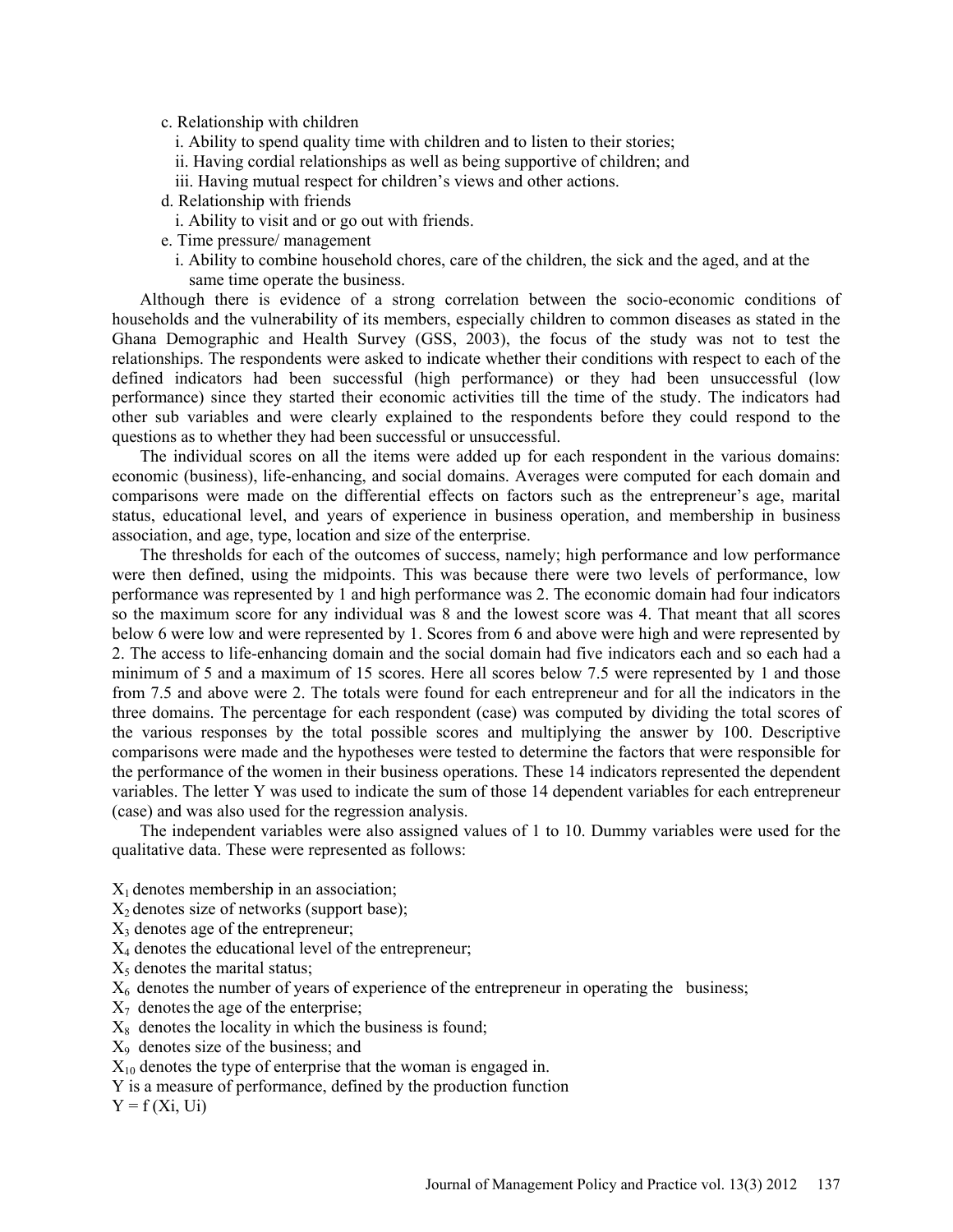$i = 1, 2, 3, 4, 5, 6, 7, 8, 9, 10$ , and the total of the independent variables becomes  $Y = X_1, X_2, X_3, X_4$ ,  $X_5, X_6, X_7, X_8, X_9, X_{10}$ 

The values of X are as follows:

 $X_1 = 0$  if respondent is not a member of an association, 1 if she is,

- $X_2$  = Actual figures used,
- $X_3$  = Actual ages used,
- $X_4 = 0$  if no formal education, 1 if Primary/ Middle/JSS, 2 if Secondary/ Vocational, 3 if Post Secondary/Training, 4 if Tertiary,
- $X_5 = 0$  if not married, 1 if divorced/separated/widowed, 2 if married,
- $X_6$  = Actual figures used,

 $X_7$  = Actual figures used

 $X_{8} = 1$  if rural, 2 if peri-urban, 3 if urban,

 $X_9$  = Actual figures used,

- $X_{10} = 1$  if trading and the services, 2 if manufacturing,
- $Y =$  bo+  $b_1x_1 + b_2x_2 + b_3x_3 + b_4x_4 + b_5x_5 + b_6x_6 + b_7x_7 + b_8x_8 + b_9x_9 + b_{10}x_{10} + U_i$ , where Ui are error terms and bi are parameters to be estimated.

The test statistic is the ratio given by bi/standard error and any Xi is significant when  $\sqrt{\frac{1}{2}}$  1.96 Performance (Y) then is represented by:

Performance = f (age of entrepreneur, marital status, educational level, years of work experience, membership of an association, network size, age of the enterprise, locality of woman's enterprise, size and type of woman's enterprise). The assumption here is that the overall performance of the women's business operation is a function of the independent factors. The overall business performance was in two categories, low and high performance.

## **FINDINGS/DISCUSSIONS**

The study started with the investigation of the background characteristics of the women entrepreneurs and their enterprises. These characteristics are summarized in Table 1.

| Enterprise<br>and            |                                                      |           |         |
|------------------------------|------------------------------------------------------|-----------|---------|
| Entrepreneur                 |                                                      |           | Valid   |
| characteristics              | Level                                                | Frequency | Percent |
| Age of                       | Below 25                                             | 21        | 5.9     |
| entrepreneur                 | $25 - 34$                                            | 93        | 26.0    |
| in years                     | $35 - 44$                                            | 108       | 30.2    |
|                              | $45 - 54$                                            | 82        | 22.9    |
|                              | $55 - 64$                                            | 40        | 11.2    |
|                              | 65 and above                                         | 14        | 3.9     |
| Marital status               | Married                                              | 219       | 61.2    |
|                              | Divorced/Separated                                   | 62        | 17.3    |
|                              | Single                                               | 48        | 13.4    |
|                              | Widowed                                              | 29        | 8.1     |
| Highest<br>educational level | No formal education<br>Basic/Middle/Junior Secondary | 74        | 20.6    |
|                              | Senior High/Technical<br>/Vocational                 | 199       | 55.6    |
|                              | Post Secondary/Tertiary                              | 36        | 10.1    |
|                              |                                                      | 49        | 13.6    |

**TABLE 1 ENTREPRENEUR- AND ENTERPRISE CHARACTERISTICS**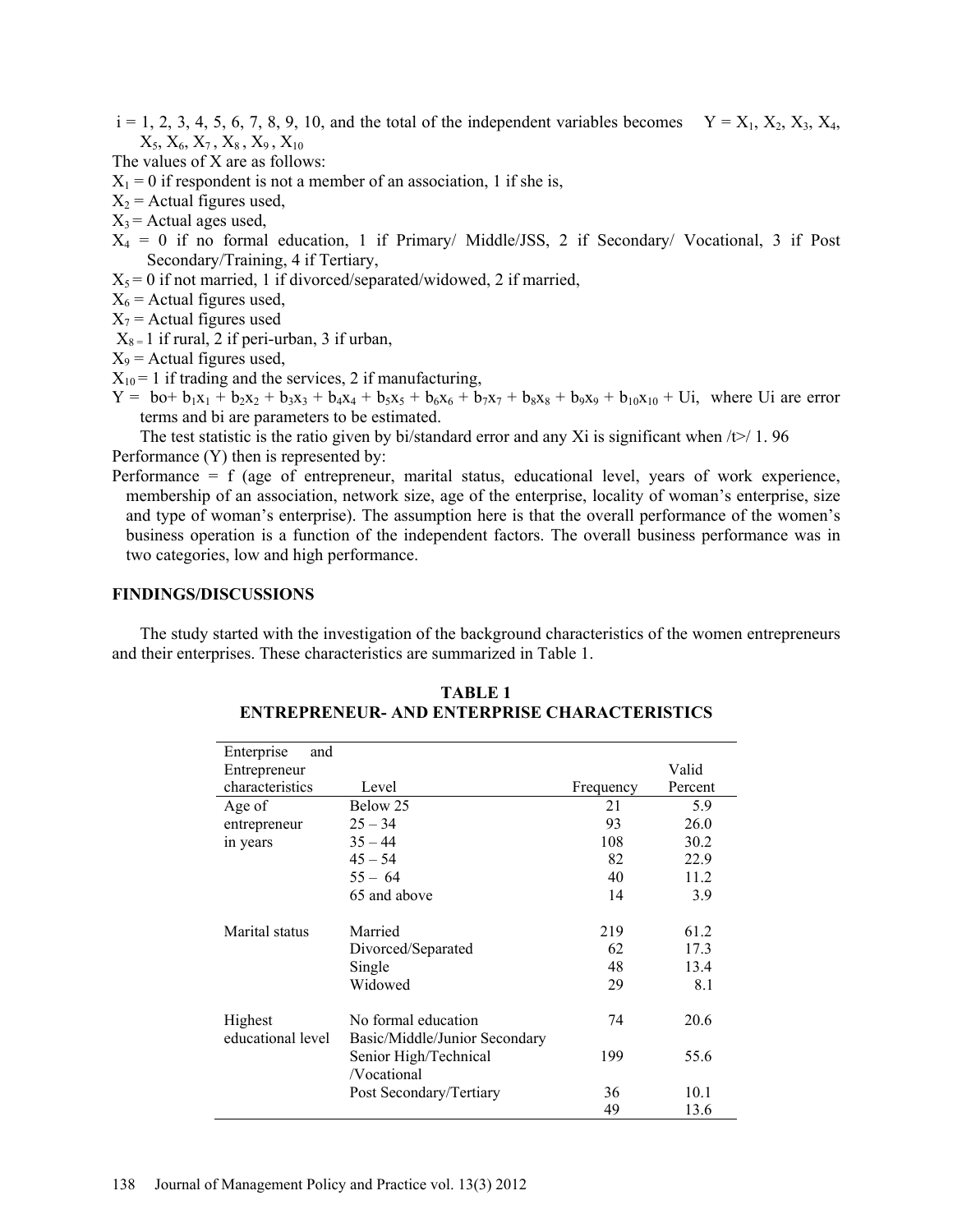| Years of work     | $1 - 10$             | 80  | 22.3 |
|-------------------|----------------------|-----|------|
| experience        | $11 - 20$            | 82  | 22.9 |
|                   | $21 - 30$            | 76  | 21.2 |
|                   | $31 - 40$            | 66  | 18.4 |
|                   | 41 and above         | 54  | 15.2 |
|                   |                      |     |      |
| <b>Business</b>   | Active members       | 91  | 25.4 |
| association       | Left the Association | 159 | 44.4 |
| membership        | Dormant members      | 109 | 30.2 |
|                   |                      |     |      |
| Age of enterprise | $1 - 10$             | 195 | 54.5 |
| in years          | $11 - 20$            | 110 | 30.7 |
|                   | $21 - 30$            | 29  | 8.1  |
|                   | $31 - 40$            | 15  | 4.2  |
|                   | 41 and above         | 9   | 2.5  |
| Locality of       | Rural                | 93  | 26.0 |
| Enterprise        | Peri-urban           | 155 | 43.3 |
|                   | Urban                | 110 | 30.7 |
|                   |                      |     |      |
| Size of           | Micro                | 169 | 47.2 |
| enterprise        | Very small           | 131 | 36.6 |
|                   | Small                | 58  | 16.2 |
|                   |                      |     |      |
| Type of           | Manufacturing        | 163 | 45.5 |
| enterprise        | Service              | 61  | 17.0 |
|                   | Trading              | 134 | 37.4 |
|                   |                      |     |      |
| Network size      | Below 25 members     | 231 | 64.5 |
|                   | Above 25 members     | 127 | 35.5 |
| $n=358$           |                      |     |      |

# **Characteristics of the Entrepreneurs**

The characteristics deal with age, marital status, level of education, work experience, membership in a business association and size of the women's network.

#### *Age of the Women Entrepreneurs*

A critical examination of the data in Table 1 reveals that the sample was dominated by those aged between 25 and 54 years. They represented 79.1% of the entrepreneurs in the total sample. The age bracket below 25 years constituted less than six percent (5.9%) of the sample. The relatively small proportion of the women in the age bracket is explained by the fact that the age groups of 25 years and below are the ages that young people are expected to be in school or to be learning skills for certain types of trade. From the description given by ISSER ( 2002), it can be said that as a nation undergoes a process of modernization, the proportion of its citizens aged less than 25 years that participates in education tends to increase, thus bringing about a reduction in the number that engages in economic activities. Hence, this finding is a good sign of development if all these young women under 25 years were really in school or learning skills.

Thirty-nine (10.9%) of the respondents did not have any children. One hundred and two respondents, representing 28.5% had between one and two children, while 41.1% had either three or four children. Those who had five children or more were 70 (19.5%). The chi-square test of difference at 0.05 significance level yielded a value of 2.631 at a significance level of 0.621, indicating that the differences between the number of children of the entrepreneurs in the three localities were not statistically significant.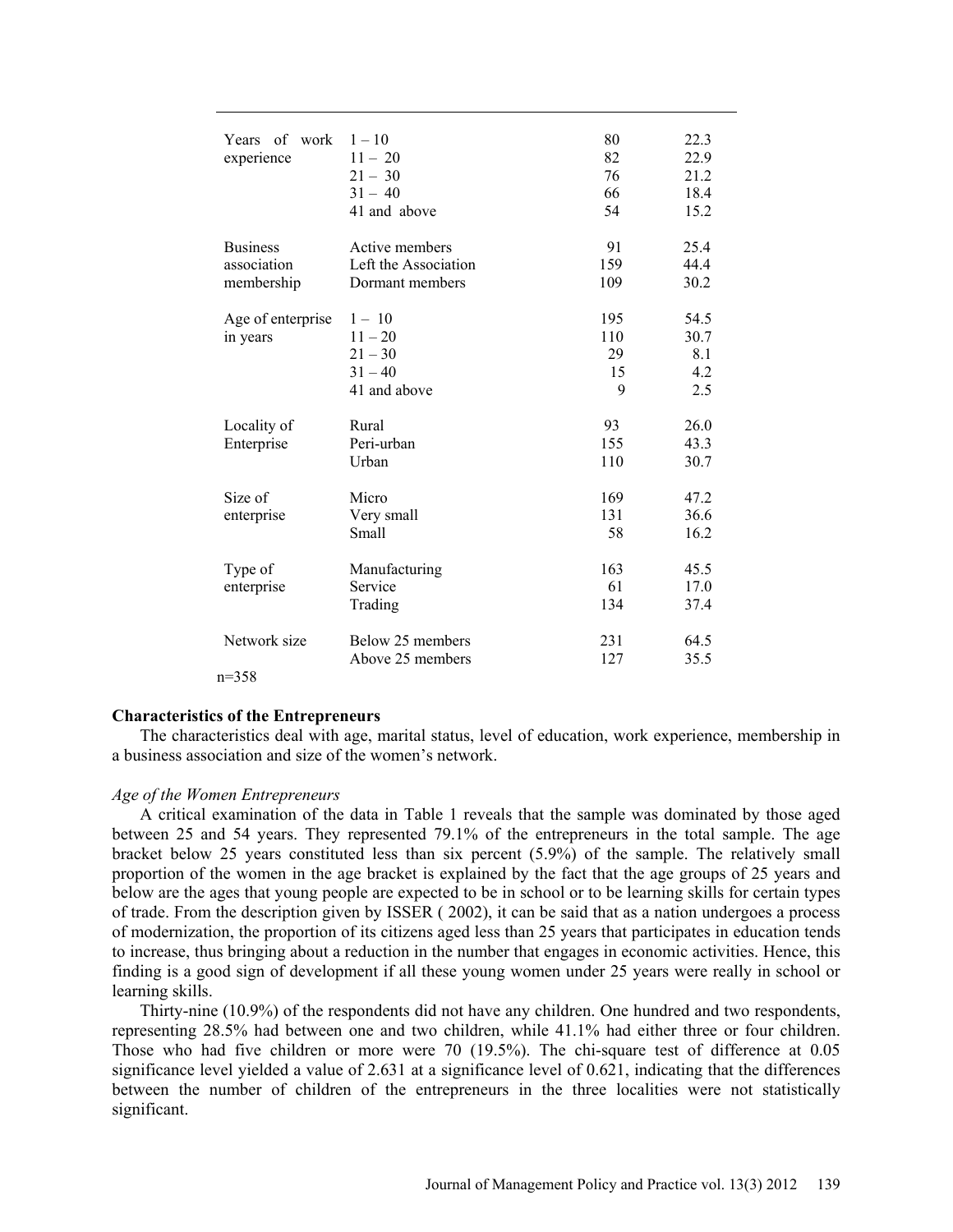The mean age of the women entrepreneurs was 42.9 years, which is higher than the ages of women entrepreneurs Kollmann and Piltz (1997) studied in South Africa. The ages of the women entrepreneurs in Kollmann and Piltz (1997) sample were between 25 and 60 years with a mean age of 40.5years. The mean age of women in this sample was also higher than the mean age of 35 years found among women in businesses in Botswana by Narayen-Parker (1993). The difference between the ages of the women entrepreneurs in the three localities was not statistically significant as the chi-square test at 0.05 significance level yielded a value of 14.788 at 0.063 significance level.

#### *Marital Status*

In the literature, there are a number of cases where spouses were known to hinder women's decisions to initiate businesses (Clark, 1994; Hartig, 1997). The data presented in Table 1, reveal that there were more married women than women without husbands. As many as 61,2 % of the women in the sample were married. This finding is contrary to the findings of Peil (1975) who revealed through their studies in South Africa that single women in micro enterprises were twice as many as the married women. The fact that there more married women seems to suggest that there was probably more acceptance of women participating in economic activities by males in the study area.

#### *Educational Level*

In the overall picture, 20.6% of the women entrepreneurs had had no formal education, while 79.4% had had been to school, as shown in Tables 1 Although 79.4% had been to school, the greatest number, 55.6%, had not gone beyond Junior Secondary School (JSS)/Middle School. Forty-nine of them (13.7% had gone beyond the secondary school level. Five of the entrepreneurs who were graduates of the local universities were all located in Swedru, the largest town it the study area. The rural sample was found to be less educated than the peri-urban and the urban samples. This was indicated by a chi-square test at 0.05 significance level gave a value of 18.104 and a significance level of 0.006.

In this study, the results somehow reveal a high level of education among the respondents, with 23.8% of the respondents going beyond the basic and middle school levels. The finding means a better quality women labour force are increasingly becoming engaged in economic activities in the informal sector of the economy as asserted by ISSER (2002), which is good for Ghana. The relatively high educational level of the women in this sample is a confirmation of the claim by Asenso-Okyere (1997) that Ghanaian families have placed premium on education since after independence. The finding, therefore, is a very good and beneficial situation for development.

#### *Years of Work Experience in Business Operations*

The investigation into how many years of operational experience each of the women entrepreneurs had was necessitated by the desire to determine whether or not business performance was in anyway related to such experience. From Table 1, it can be observed that 80 (22.3%) of the women entrepreneurs had operated their businesses for periods between one and ten years. Those women entrepreneurs who had operated their businesses between 11 to 20 years formed 22.9 % of the sample. On the other hand, the women entrepreneurs whose businesses had been in operation for over 41 years accounted for about 15.2% of the sample. The mean number of years of experience in business operation for all the entrepreneurs was 24.3 years. The younger entrepreneurs dominated hairdressing and dressmaking.

A question on the past experiences and present status of employment revealed that a number of the respondents had the experience from helping their mothers and guardians at young ages as hawkers, or from practising petty trading as children for themselves. The responses given by the women were in reference to the current enterprises only.

#### **Characteristics of the Enterprises**

This section deals with the age, locality and type, as well as the size of the women's enterprises.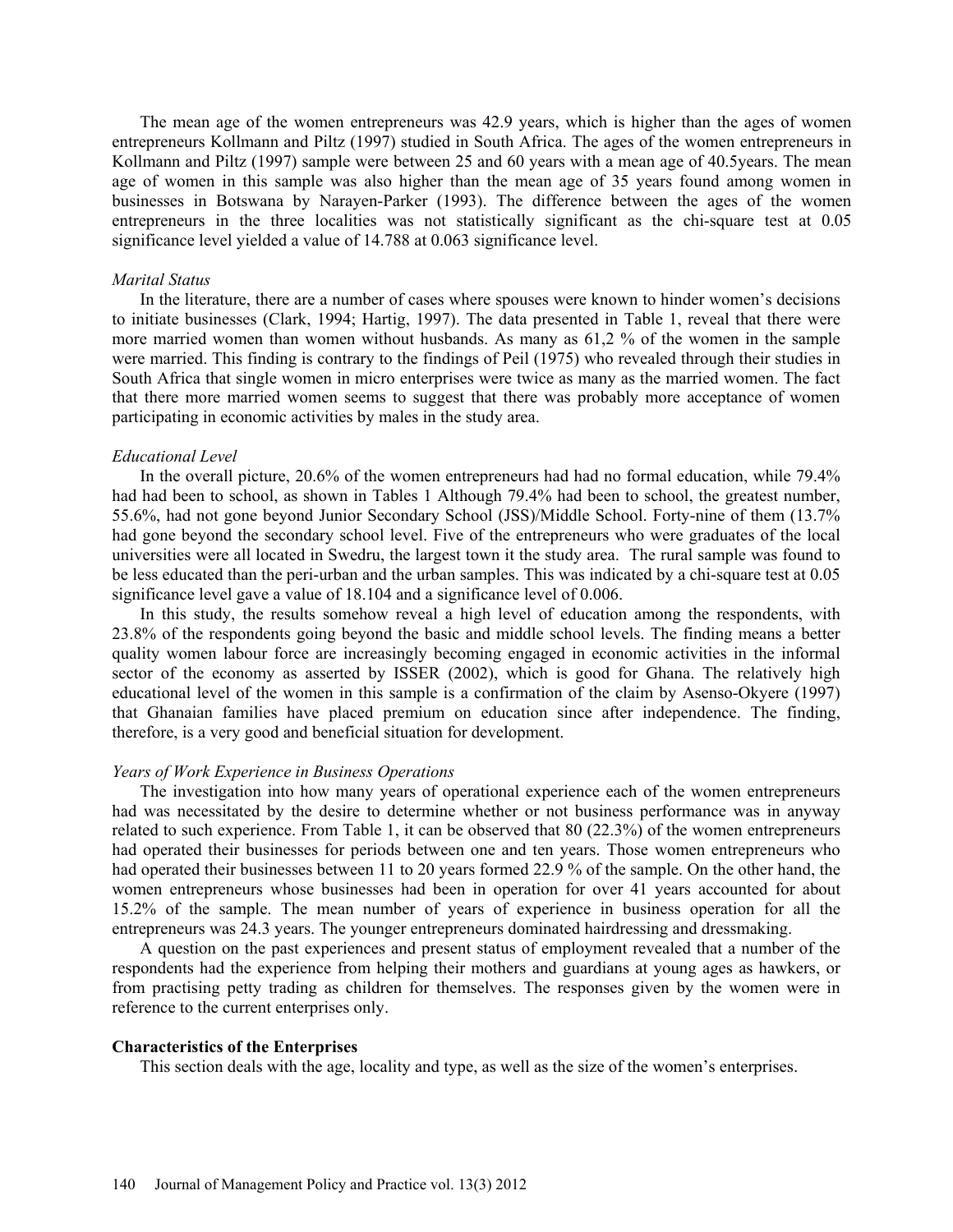#### *Age of the Enterprises*

As indicated in Table 1, 193 (53.9%) of the enterprises were aged between one to ten years. One hundred and ten of the enterprises (30.7 %) had been established within 11 to 20 years and 30 (8.4%) were established within the last 21 to 30 years. Twenty-five (7.0%) were aged 31 years and above. The mean age of the businesses was 12.4 years.

In terms of locality, the picture is not different. Most of the enterprises in the two districts had been established between one to ten years which is indicated by percentages of 61.3, 53.5 and 48.2 for the rural, peri-urban and the urban localities respectively. The findings on the ages of the enterprises revealed a similar situation found by other researchers. For example, Mensah (2000) found out that 71 percent of the enterprises surveyed were established between 1–10 years. The chi-square value of 12.240 at 0.05 significance level and four degrees of freedom gave a significance level of 0.057. This result indicated that the age differences among the rural, peri-urban and the urban enterprises were not statistically significant.

#### *Type and Locality of the Women's Enterprises*

Of the 358 women's enterprises in the total sample, 184 (51.4%) were in manufacturing and 174 (48.6%) were in trading and the services. Ninety-three (26.0%) of the women's enterprises were located in the rural area, 155 (43.3%) in the peri-urban area and 110 (30.7%) located in the urban area. The women entrepreneurs in all the other towns and villages formed 82.7 % of the total respondents in the sample. From the results of the analysis, it became clear that five out of the eight zonal centres with population sizes below 5000, being the rural areas, are located in the Asikuma-Odoben-Brakwa District.

#### *Size and Ownership of Enterprises*

The sizes of the women's enterprises were examined, using the number of employees, including the proprietors, engaged in the enterprise. The enterprises are categorized as "micro" (1-3 workers), "very small" (4-9 workers) and "small" (10-30 workers), according to Edusah, (1999). From Table 1, it can be observed that the micro enterprises formed the bulk of enterprises in the sample, accounting for 47.2% of the 358 enterprises. The very small enterprises were 36.6% of the total, while small enterprises were 16.2%.

In terms of business ownership, 46.4% of the respondents in the sample were under sole proprietorship, 1.4% were under partnership made up of sisters, friends and daughters. The Asikuma-Odoben-Brakwa District sample had 55.9% of the microenterprises as against 42.4% of the Agona sample. Firm sizes and forms of ownership in this study are very consistent with other studies in Ghana and elsewhere. For example, Mensah (2000) observed that 66.9% of the firms studied in the Central Region of Ghana were micro firms. He also found in his study that the Asikuma-Odoben-Brakwa District had the highest number of micro enterprises and the least number of small enterprises. Further probing revealed that about 85% of the 'employees' that were named by the 191 enterprises were apprentices and family members.

#### *Membership in Business Associations*

A study of Table 1 reveals that out of the 358 respondents in the sample, 91 were still active members of associations, 108 were dormant members and the remaining 159 had been members of associations but had ceased to be members at the time of the study. Concerning the 91 active members, whilst 30 (33%) were located in Swedru, the remaining 61 (67.0%) lived in the other areas of the two districts. The manufacturers in the active group were 38 (41.8%), the services had 31 (34.1%) and the traders were 22 (24.2%). Most associations had turned dormant owing to the fact that the microfinance support had dwindled.

#### **Performance of Women Entrepreneurs' Business Operations**

A high performance of any enterprise is an indication of its growth and achievement of objectives. Owing to the fact that most of the small-scale enterprises in Ghana do not keep records and also do not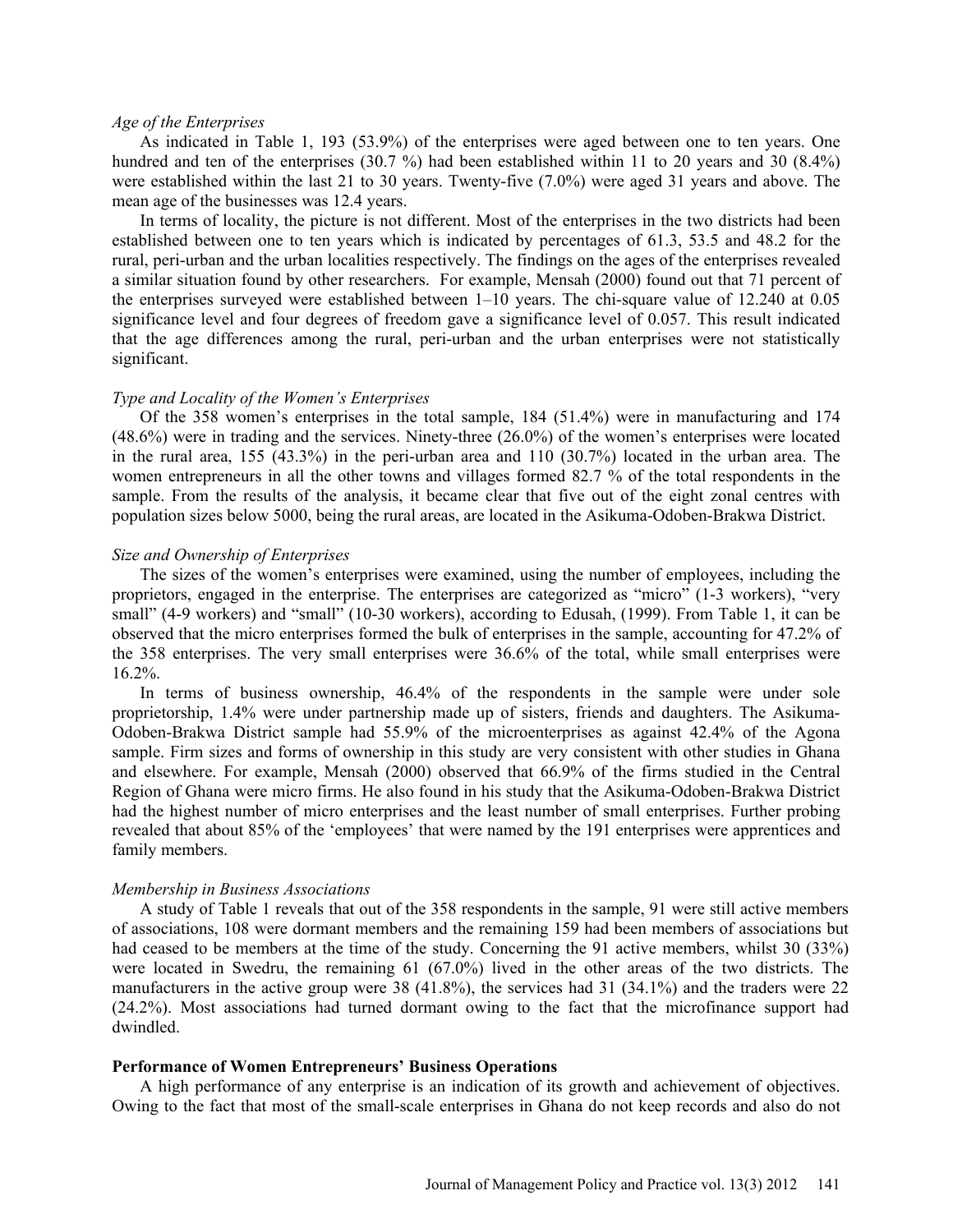separate personal income from business income, it becomes very difficult to measure success in terms of profits, necessitating the use of the qualitative indicators.

The results on the overall business performance of the women in the sample was encouraging. This is indicated by 62.0 percent of the women entrepreneurs having high business performance while 38.0 percent had low business performance, as presented in Table 2.

| Performance | Economic       | Life-enhancing | Social         | Overall         |
|-------------|----------------|----------------|----------------|-----------------|
|             | domain $(\% )$ | domain $(\% )$ | domain $(\% )$ | $\frac{(0)}{0}$ |
| Low         | 35.9           | 28.5           | 34.6           | 38.0            |
| High        | 64.1           | 71.5           | 65.4           | 62.0            |
| Total       | 100            | 00             | 100            | 100             |

| <b>TABLE 2</b>                                  |  |  |  |
|-------------------------------------------------|--|--|--|
| PERCENTAGE DISTRIBUTION OF BUSINESS PERFORMANCE |  |  |  |

A comparison of the different domains indicated that the entrepreneurs did better in the access to lifeenhancing domain (71.5%) than the social domain (65.4%) and the economic domain (64.1%). In terms of locality, Swedru entrepreneurs performed better than the rest of Agona entrepreneurs as well as the Asikuma-Odoben-Brakwa entrepreneurs. This is evidenced from the percentages where Swedru had 72.6, Agona (excluding Swedru), 65.1 and Asikuma-Odoben-Brakwa District, 52.8 percent respectively.

## **Determinants of Business Performance**

The Logistic model was used to find out which of the factors contributed to the performance of the women entrepreneurs' business activities. In this logistic regression analysis, the probability of Y (overall performance) occurring is predicted from known values of Xs (independent variables). The overall business performance was in two categories, low and high performance. Table 3 shows the results of the test. A probability Chi-Square (Prob > chi 2) of 0.001 confirms the robustness of the model.

| <b>TABLE 3</b>                     |  |
|------------------------------------|--|
| <b>RESULTS OF LOGIT MODEL TEST</b> |  |

| Overall                        | Coefficient  | Standard | Z       | P > l z l |
|--------------------------------|--------------|----------|---------|-----------|
| Performance                    |              | Error    |         |           |
| Age of Entrepreneur (in Years) | .5159368     | .1962378 | 2.63    | $0.009*$  |
| <b>Marital Status</b>          | .2590625     | .1813364 | 1.43    | 0.153     |
| Level of Education             | .3108432     | .1496663 | 2.08    | $0.038*$  |
| Years of Work Experience       | .0548464     | .1610763 | 0.34    | 0.733     |
| Membership in an Association   | .4709105     | 3393538  | 1.39    | 0.165     |
| Age of the Enterprise          | $-0616747$   | .1795272 | $-0.34$ | 0.731     |
| Locality of the Enterprise     | .4413675     | .2605677 | 1.69    | 0.090     |
| Size of the Enterprise         | .3449543     | .1741473 | 198     | $0.048*$  |
| Type of Enterprise             | $-0.0190429$ | .2385084 | $-0.08$ | 0.936     |
| Network Size                   | .2879986     | .2989241 | 0.96    | 0.335     |
| Constant                       | $-4.871304$  | 1.337224 | $-3.64$ | 0.000     |

\* Significant at 5% significance level

#### **Interpretation of the Results**

The results, as seen in the data in Table 3, indicate that age and educational level of the entrepreneurs and size of the enterprise had significant contributions towards the business performance of the women.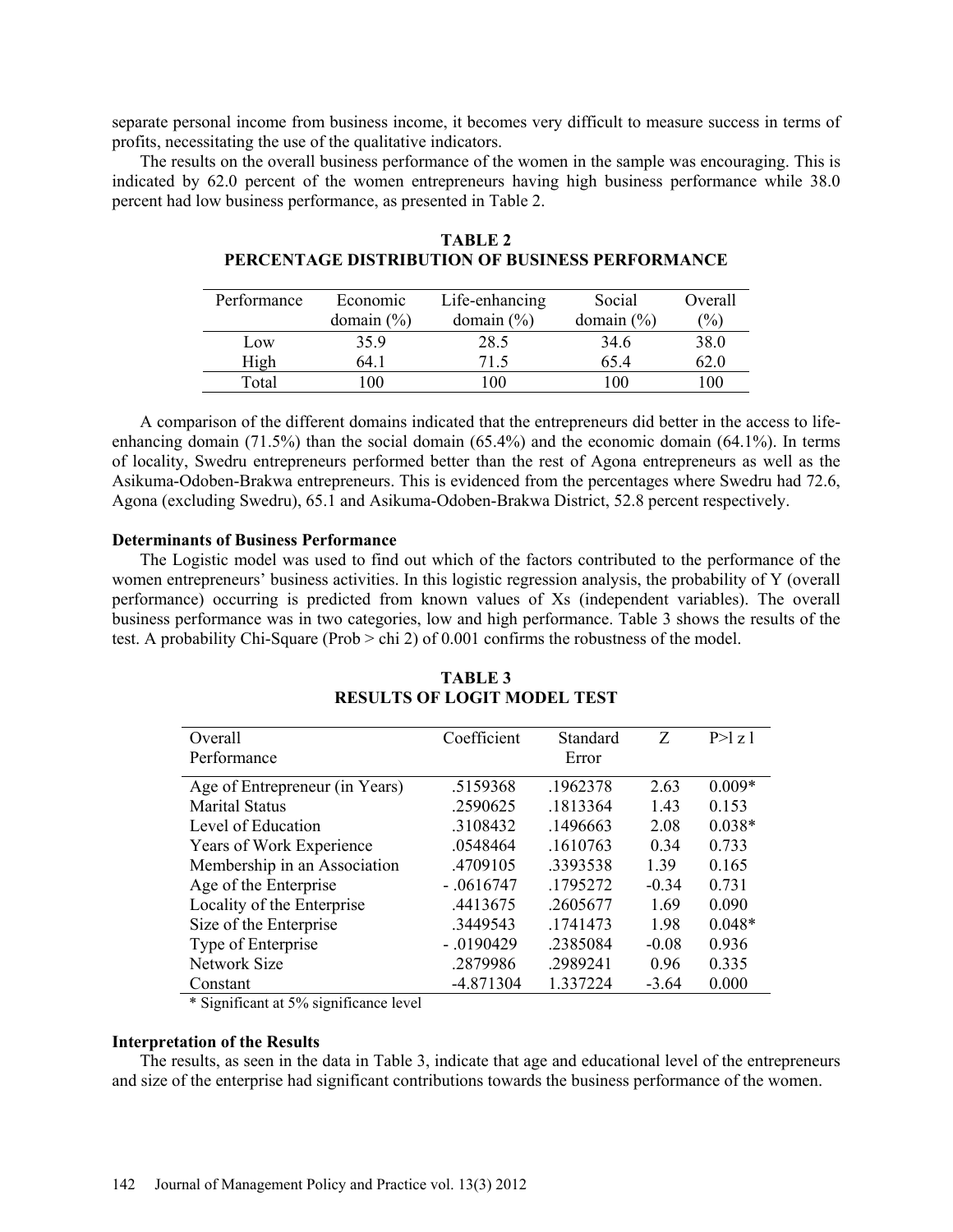#### *Age of the Entrepreneur*

Age appears to be an important policy variable in explaining the women's business performance. It has a probability of 51.6% of increasing the performance of the women's businesses at 5% significant level. The odds ratio is 1.675207, which means that the older entrepreneur has 1.67 chances of performing higher than the younger one.

Age being a significant factor means that the business performance of an older entrepreneur is more likely to be higher than a younger entrepreneur. The older the entrepreneur, the better the management experience. It corroborates with the study of Kimuyu (2001) who found older entrepreneurs to be more successful than the younger ones. The older entrepreneurs had bigger sales, higher number of employees and net income than their younger counterparts. The finding is, however, contrary to the finding of de Melo et al (1995) in their survey of 1000 registered firms in St Petersburg (Russia), managed by entrepreneurs of both sexes in1992 and 1993. They found out that the age of the entrepreneur had no correlation with performance.

#### *Educational Level of the Entrepreneur*

Evidence from Table 3 indicate that the more highly educated an entrepreneur is the more likely that the entrepreneur has a higher business performance. Entrepreneurs having a certain level of education, compared to no formal education, are likely to increase their business performance by 31.1% at .05 significance level. The odds ratio was 1.333755, meaning that an entrepreneur with a higher level of education has 1.33 chances of performing better than an entrepreneur with a lower educational level.

Education is a single factor that is known to have a lot of positive influence on a number of factors (all things being equal), such as network size and type, access to formal sources of information and capital and even the type of informal and networking skills. Several studies attest to this assertion. (Aldrich, 1989; Chiganti and Chiganti, 1993; Cochran et al, 1993; Fischer, 1982; OECD, 1990).

In terms of network, (Fischer, 1982) observes that education increases network size and widens the diversity of the networks. Cochran et al (1993) add that the educational background of women has some network implications for entrepreneurs. de Melo et al (1995) have also found the entrepreneur's educational level to have a significant correlation with performance of the firm. They posit that even in the same enterprises, the educated women's enterprises tend to have higher average turnovers than those uneducated women.

#### *Size of Enterprise*

Bigger enterprises are more likely to perform better than smaller enterprises. The size of business had the probability of positively contributing 34.5% to the performance of the women's business at .05% significant level. The odds ratio was 1.411923, meaning that bigger enterprises had 1.41 chances of performing better than smaller enterprises. de Melo et al (1995) found out that larger firms with large workforce performed better than the small firms. The larger the firm size, the more likely it is for customers to have better attention. There is also a better division of labour.

The rest of the factors, marital status, years of business experience, age of business, locality, type of business, locality of business, size of network and membership in a business association had no significant contributions towards the women's business performance in this study.

The constant returning with a value of 0.000 indicates that there were other explanatory factors that were not captured by the model. There are numerous factors that can influence women's business performance, which include factors such as, family background, number and ages of children, number of dependants, previous occupation, access to credit, dedication/ number of hours spent on the business, motivation, persistence and managerial ability. All these factors cannot be captured in a single study.

The entrepreneurs were asked to state whether they would want to expand their businesses. Surprisingly, 39 (10.9%) said "No". The reason they gave for not wanting any business expansion was that they did not have people to take over their businesses in their absence. Some of them said they could not cope with the time demands of big enterprises. The older ones said they were weak and the small enterprise was just to keep them busy. To some of them, their children did not want the types of jobs that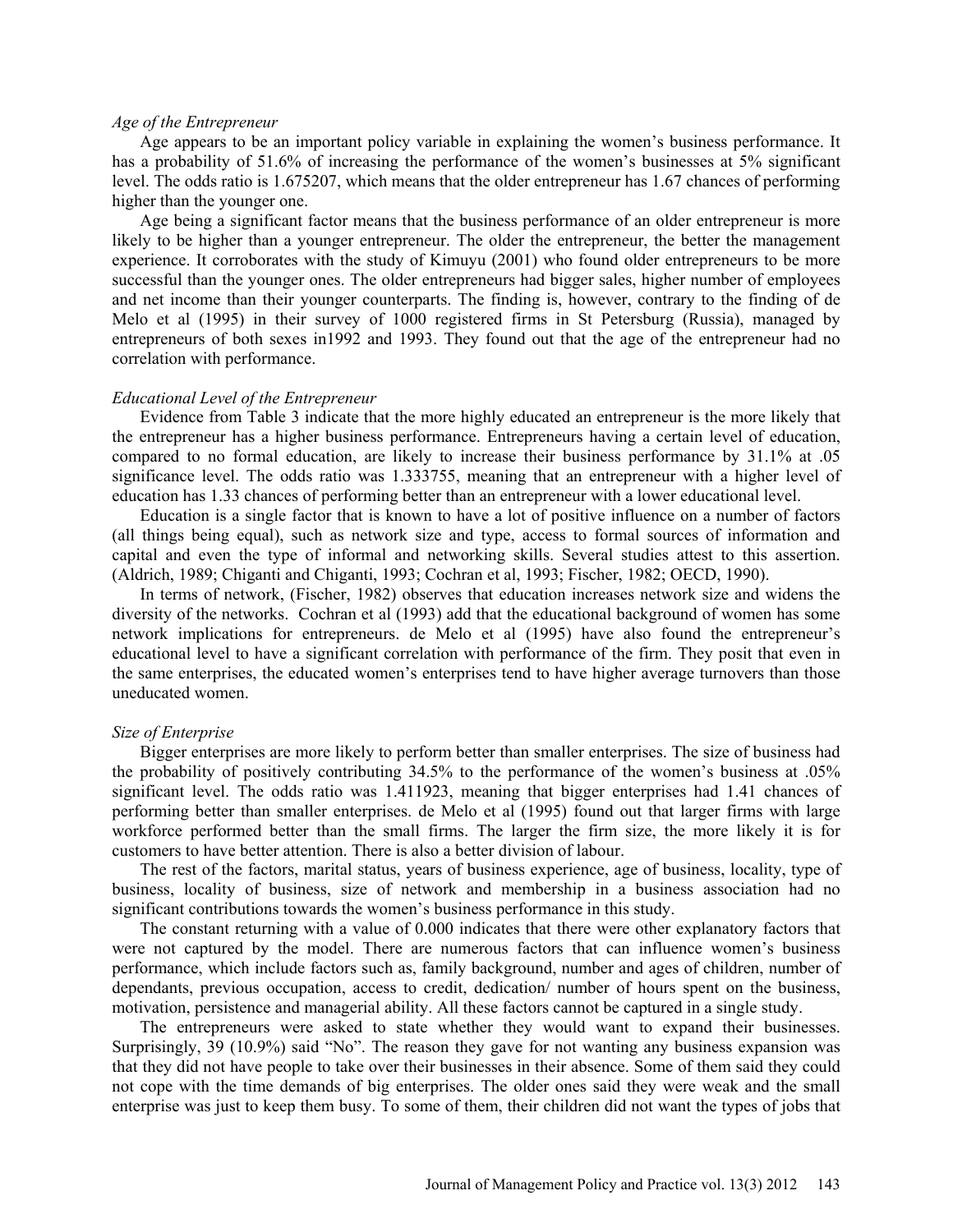the mothers were involved in. A woman was sad that none of her daughters was prepared to take up the business although it had a good potential for expansion. She was, therefore, training a grandchild to take up the business.

The remaining 319 (89.1%0), who were positive that they wanted their businesses to grow still entertained some fears and reservations towards expansion. They were therefore asked to describe what they saw as threats to any intended expansion of their businesses. The responses from 35.8% of the entrepreneurs indicated that the rising cost of inputs was their major problem for expansion. Getting enough raw materials was the second most important problem for future business growth and expansion as indicated by 17.8% of the responses. The problem of access to credit was indicated by 10.1% of the entrepreneurs.

Another point worth noting is that nearly nine percent of the urban entrepreneurs responded that the issue of high taxes was a problem. This response was lower for the rural and the peri-urban samples. It is often known that most of the micro businesses are often left off the tax net and so it is a clear reason that the rural sample was not worried about high taxes. Their enterprises were much smaller and so they often escaped taxes.

The possible explanations to some of the differences between the responses on perceived problems would be that the entrepreneurs were concerned about the rising cost of inputs because most of them did not have adequate funds to buy and keep stocks. High prices of raw materials and other inputs meant their capital would buy fewer goods and would imply acquiring more capital. Again, there would be difficulty in the marketing of goods and services resulting from the need to raise prices of products, which would scare the poor customers. It was no wonder that getting customers and competition were some of the concerns expressed by the entrepreneurs.

#### **CONCLUSIONS AND RECOMMENDATIONS**

The following conclusions were made from the findings:

#### **Conclusions**

- i. Background Characteristics
- 1. Generally, the micro and small-scale entrepreneurs in this study were old, mostly married, and had low educational levels. The entrepreneurs had a wide range of business experience in business operation. The traders and the service providers had run their businesses longer than the manufacturers. The urban entrepreneurs also had longer business experience than their peri-urban and rural counterparts.
- 2. The background characteristics of the entrepreneurs and their enterprises in both Agona and Asikuma-Odoben-Brakwa were somehow, similar since the results of the comparisons between the background characteristics of the entrepreneurs and their enterprises in the two districts, indicated that the differences outlined were not statistically significant. The only background characteristic that was statistically different was the size of the enterprises. The micro enterprises in the Asikuma-Odoben-Brakwa district were more, (55.9%), than those in the Agona district (42.2%).
- 3. The urban sample had the highest membership in business associations. Membership in an association had a significant influence on network size but it was not a determinant of business performance.
- 4. The enterprises were predominantly micro and small-scale and young, with a mean of 12.4 years. The enterprises in the trading and the services had been established longer than the manufacturing enterprises. The workforce consisted mainly of apprentices and they were mostly relatives and friends' relatives. There had been no expansion in the women's production options and there was limited capacity to add value and diversify products.
- ii. Determinants of the Women's Business Performance
- 5. The entrepreneurs' age and level of education, and the location and size of the enterprise, were the main determinants for the performance of the women entrepreneurs' business operations.
- 6. The results of this study demonstrate that high business performance need not always be viewed from huge profits which are tangible. The qualitative and psychological aspects of women's business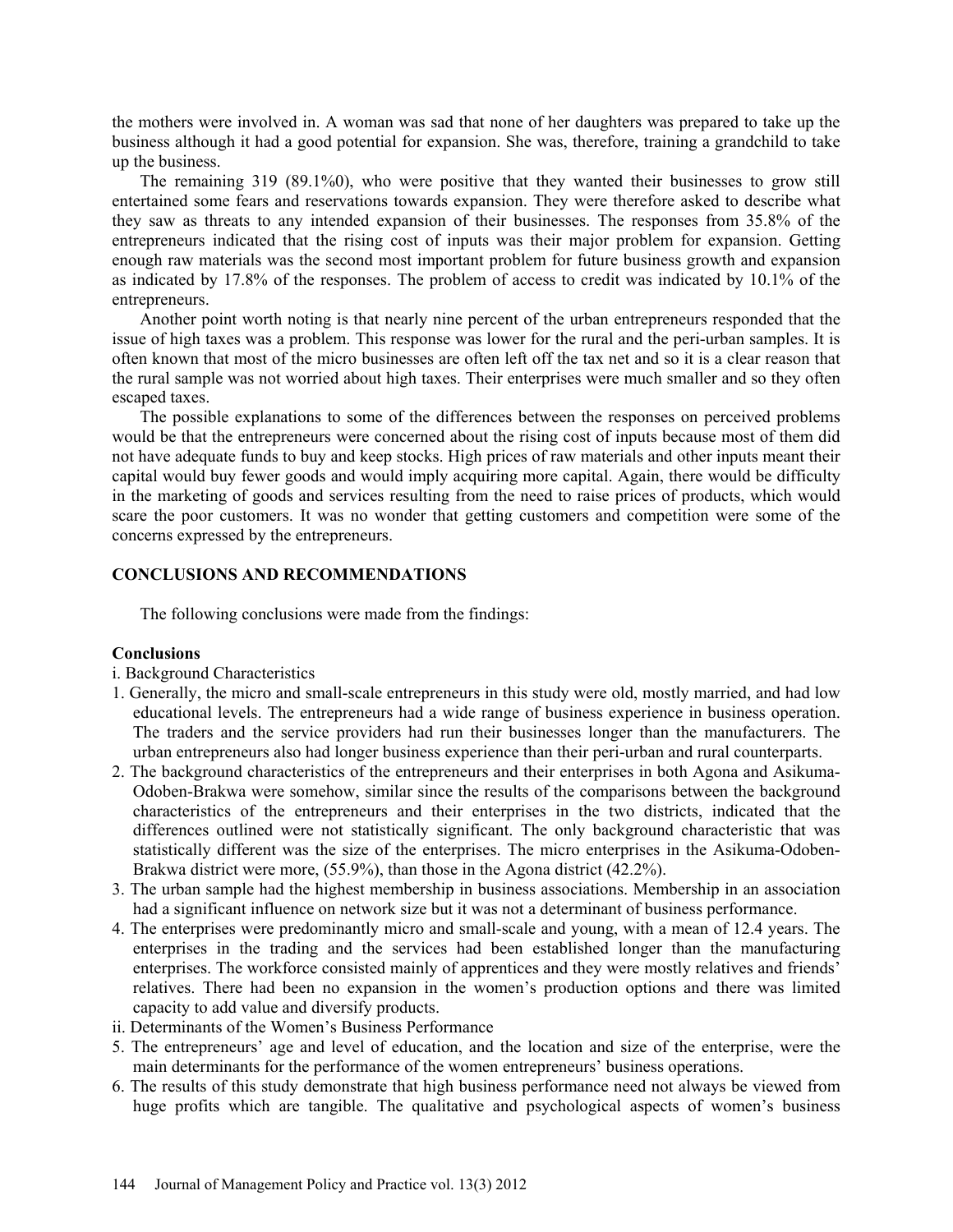performance are very important factors in development, which are often neglected. These factors raise up women's self-esteem as well as the family's well being that translate into community and national development.

## **Recommendations**

The following recommendations have been made based on the findings and the conclusions:

- 1. Women entrepreneurs in the two districts must attend evening literacy classes so that they can read and write. This will help them in keeping records;
- 2. Women entrepreneurs in the two districts must learn to separate family income from business income and learn to reinvest business profits and join business associations; and
- 3. The National Board for Small-Scale Industries, The District Assemblies and NGOs should offer training centred on capacity building and promotion of quality network to enhance innovation and achievement of growth and competitiveness.

## **REFERENCES**

Afrane, S. (2002). Impact Assessment of Microfinance Interventions in Ghana and South Africa: A Synthesis of Major Impacts and Lessons. *Journal of Microfinance,* 4 (1), 37-58.

Aldrich, H. (1989). *Networking Among Women Entrepreneurs*. In Richvun, C. and Sexton, D. D. (Eds) Women-Owned Businesses, New York: Praeger Publishers, 103-132

Aldrich, H. & Zimmer, C. (1986). Entrepreneurship Through Social Networks. In D. I. Sexton and Smilor, R. W. (Eds). *The Art and Science of Entrepreneurship*, Cambridge, Massachusetts: Ballinger Publishing Company, 3-23.

Ali, H. (1995). Gateways to Market Entry. *The Journal of Entrepreneurship*. 4 (1), 50-69.

Allen, S. & Truman, C. (1993). *Women in Business: Perspective on Women Entrepreneurs*, London: Routledge.

Box, T. M., White, M. A. & Barr, S. H. (1993). A Contingency Model of New Firm Performance, *Entrepreneurship Theory and Practice.* 18 (2), 31-45.

Brush. G. (1990). Women and Enterprise Creation. In OECD. Local *Initiatives for Job Creation: Enterprising Women*, London: Harcourt Brace Jovanovich College Publishers, 37-58.

Brush, C.G. & Hisrich, R.D. (1991). Women Entrepreneurs: Strategic Origins and Impact on Growth. In Kirchoff, B., Long, W., Muller, W., Vesper, K. H. and Wetzel, W. (Eds.), Wellesey, Massachusetts: *Frontiers of Entrepreneurship Research.* Babson College Centre for Entrepreneurship Research, 612-625.

Campbell, C. (1988). *Change Agents in the New Economy: Business Incubators and Economic Development,* Minneapolis: Humphrey Institute.

Carter, S. & Cannon, T. (1992). *Women as Entrepreneurs: A Study of Female Business Owners, Their Motivations, Experiences and Strategies for Success*. London: Harcourt Brace, Jovanovich College Press.

Chaganti, R. & Chaganti, R. (1993). A Profile of Profitable and Not So Profitable Businesses. *Journal of Small Business Management*, 21, (3), 43-51.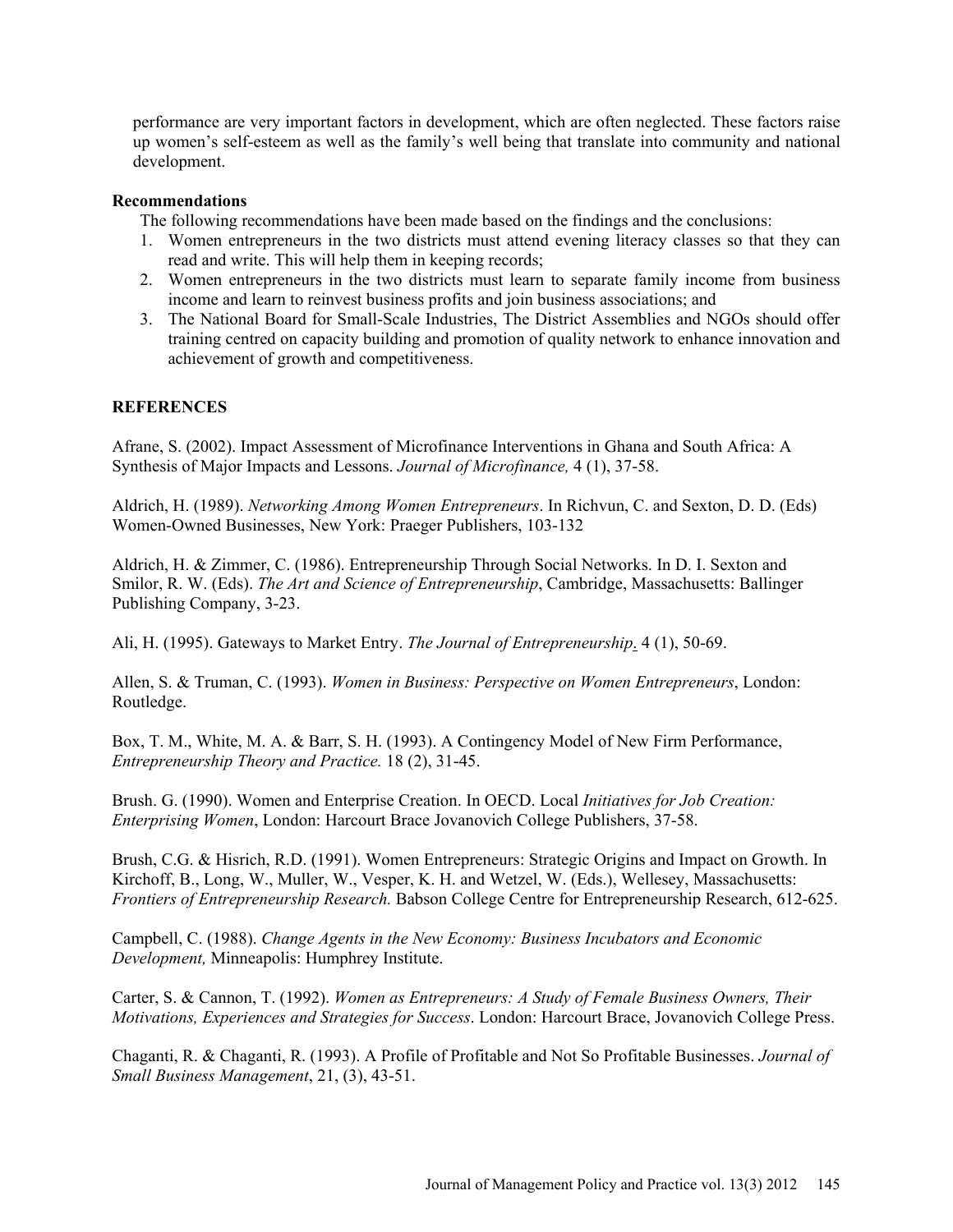Chambers, R. (1999). *Whose Reality Counts: Putting the First Last*, Bath: The Bath Press.

Clark, G. (1994)*. Onions Are My Husband: Survival and Accumulation by West African Market Women*. Chicago: University of Chicago Press.

Cochran, P. L., Clarke, E. & Malone, F. (1993). *Business Ventures and the Entrepreneur,* Oxford: Oxford University Press.

Cohen, L & Manion, L. (1999)*. Research Methods in Education*. (3rd Edition). London: Routledge.

Davidsson, P. (1991). Continued Entrepreneurship: Ability, Need and Opportunity as Determinants of Small Firm Growth, *Journal of Business Venturing,* (6), 405-429.

Donckels, R. & Lambrecht, J. 1997. The Network Position of Small Businesses: An Exploratory Model, *Journal of Small Business Management,* 35, (2), 13-25.

de Melo, M., Offer, G. & Sandler, O. (1995). Pioneers for Profit: St Petersburg Entrepreneurs in Services, *The World Bank Economic Review,* 9, (3), 425- 450.

Dignard, L. & Havet, J. (1995). *Women and Micro and Small-Scale Enterprise Development,* Boulder: Colorado West View Press.

Edusah, S. E. (1999). *The Socio-Economic Significance of Rural Small-Scale Industries in Ghana.* Bradford: University of Bradford Development and Project Planning Centre.

Fischer, C. (1982). *To Dwell Among Friends: Personal Networks in Town and City,* Chicago: Chicago University Press.

Food and Agriculture Organization (1993). Women's Activities in Food and Agricultural Marketing. In J. Abbot (Ed.), *Agricultural and Food Marketing in Developing Countries: Selected Readings.* The Technical Centre for Agriculture and Rural Cooperation, (GTA), Trowbridge, Wiltshire: Redwood Books Ltd, 149-176.

Government of Ghana (2002). *Ghana Demographic and Health Survey,* Calverton, Maryland: GSS, NMIMR, and ORC Macro.

Government of Ghana (2002). *2000 Population and Housing Census: Special Report on 20 Largest Localities,* Accra: Ghana Statistical Services/Government Press.

Government of Ghana (2003). *Ghana Poverty Reduction Strategy, 2003-2005: An Agenda for Growth and Prosperity*, Accra: Legend Design House.

Government of Ghana (2005). *Growth and Poverty Reduction Strategy (GPRS II) (2006-2009),* Accra: Legend Design House.

Granovetter, M. (1992). Problems of Expansion in Economic Sociology. In Nohria, N. and Eccles, R. (Eds.). *Networks and Organizations: Structure, Form and Action,* Irwin, Boston: McGraw-Hill, 25-56.

Grasmuck, S. & Espinal, R. (2000). Market success or female autonomy? Income, Ideology, and Empowerment Among Micro Entrepreneurs in Dominican Republic. *Journal of Gender and Society,* 14, (2), 231-255.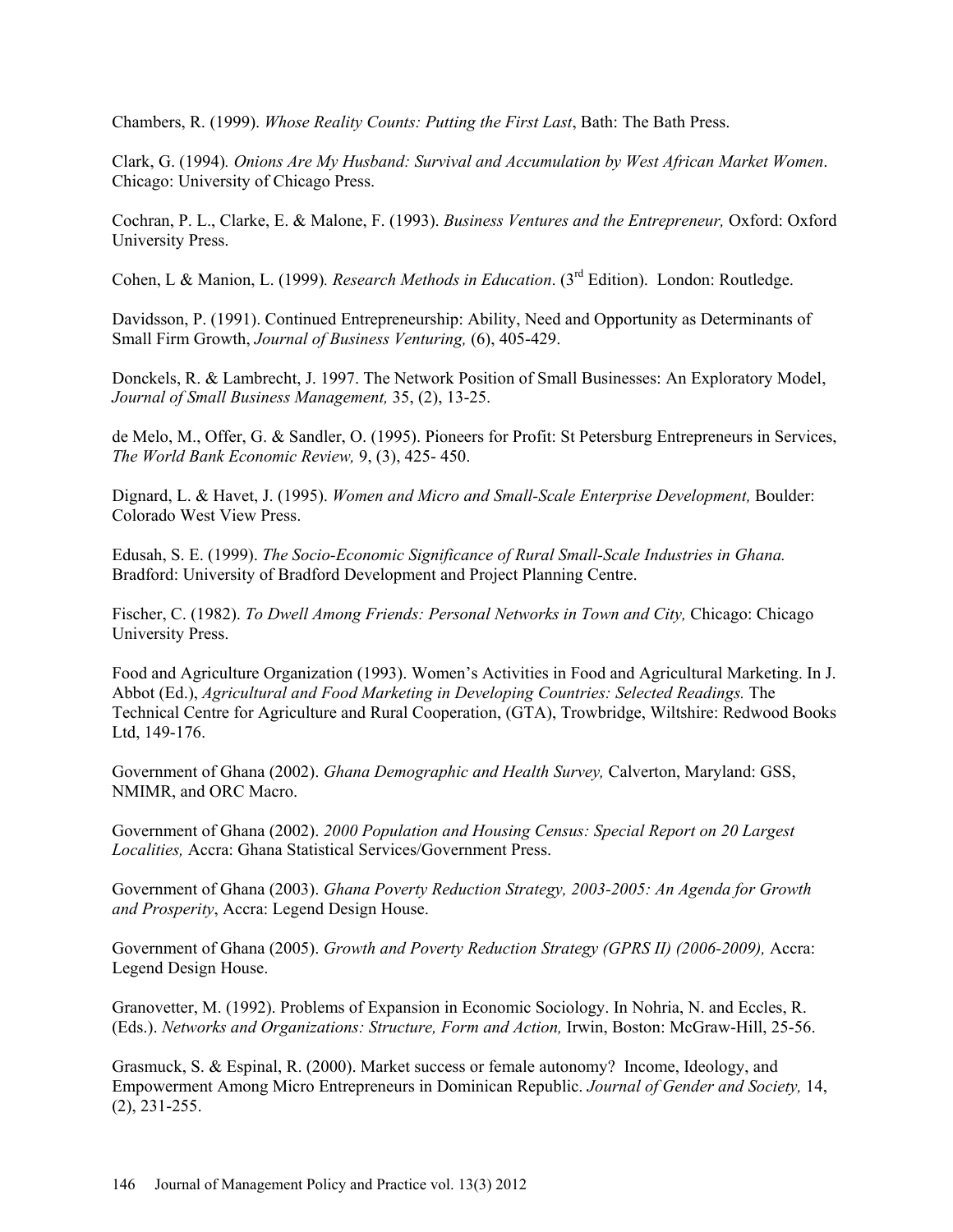Gray, W. J. A. (1995). *Managing Entrepreneurial Growth: A Question of Control?* Paisley: Paper for the 18<sup>th</sup> Institute for Small Business Affairs (ISBA).

Hartig, S. (1997). *Promotion of Crafts and Small Enterprises: Indications for Gender Orientation*. Germany: GTZ, GmbH.

Hubert, J. (1989). *Black Male Entrepreneurs and Adult Development.* Washington D.C: Praeger.

International Labour Organization/Jobs and Skills Programme for Africa (1993). *Employment Crises and Strategies in Africa: Strategies and Options for the Future*. Addis Ababa: ILO/JASPA.

Institute of Statistical, Social and Economic Research (2002). *A Situational Analysis of Children and Women in Ghana*, Accra: UNICEF.

Kimuyu, P. (2001). *Micro-Level Institutions and Enterprise Productivity: Insights from Kenya's Small Business Sector,* Nairobi, Kenya: Ambank House.

Kollmann, I. & Piltz, A. (1997). *African Women in Small and Micro Businesses in South Africa: A Network Story*. Gothenburg: University Press.

Kombe, Z. (1994). *Women and Income Generation*. In Besha, R. (Ed.), In African Women: Our Burdens and Struggles. Johannesburg: Institute of African Alternatives, 13

Krejie, R.V. & Morgan, D.W. (1970). *Determining Sample Size for Research Activities*. In Sarantakos, S. 1998. Social Research*,* Hong Kong: Macmillan Press, 63

Lerner, M., Brush, C. G. & Hisrich, R. D. (2002). Women-Owned Businesses: An Exploratory Study Comparing Factors Affecting Performance, *Journal of Business Venturing*, 12, 315-339.

Mensah, J.V. (2000). *Economic Efficiency of Rural and Urban Small-Scale Industries in the Central Region of Ghana*. Bradford: University Press.

Moore, G. (1990). Structural Determinants of Men's and Women's Personal Networks. *American Sociological Review.* 55, (6), 726-735.

Narayan-Parker, D. (1983). *Women's Interest and Involvement in Income-Generating Activities: Implications for Extension Services.* Gaborone: Working Paper, No 44, University of Botswana.

Organization for Economic Co-operation and Development, 1990. *Local Initiatives for Job Creation: Enterprising Women,* London: Harcourt Brace Javanovich College Press.

Peil, M. (1975). *The Ghanaian Factory Worker,* Cambridge: Cambridge University Press.

van der Sluis, J., van Praag, M. & Vijverberg, W. 2004. *Entrepreneurship Selection and Performance: A Meta-Analysis of the Role of Education*. Tinbergen Discussion Paper No TI 03-036, 3.

van der Wees, C. & Rojimin, H. (1987). *Entrepreneurship and Small Enterprise Development for Women in Developing Countries: An Agenda of Unanswered Questions*. ILO, Geneva.